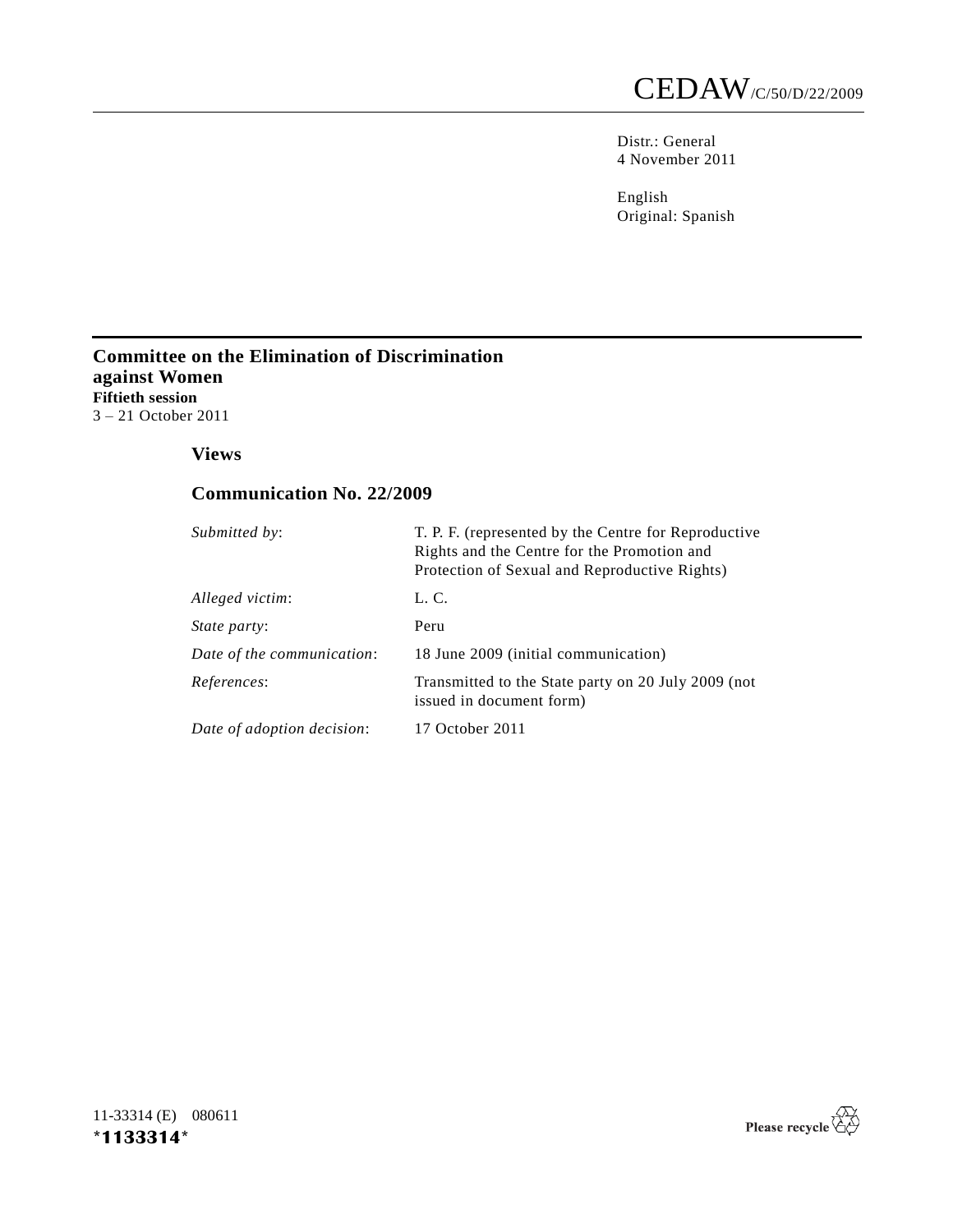### **Annex**

## **Views of the Committee on the Elimination of Discrimination against Women under article 7, paragraph 3, of the Optional Protocol to the Convention on the Elimination of All Forms of Discrimination against Women**

#### **At its fiftieth session concerning**

**Communication No. 22/2009,** *L. C. v. Peru1*

| Submitted by:              | T. P. F. (represented by the Centre for Reproductive<br>Rights and the Centre for the Promotion and<br>Protection of Sexual and Reproductive Rights) |
|----------------------------|------------------------------------------------------------------------------------------------------------------------------------------------------|
| Alleged victim:            | L. C.                                                                                                                                                |
| <i>State party:</i>        | Peru                                                                                                                                                 |
| Date of the communication: | 18 June 2009 (initial communication)                                                                                                                 |
| References:                | Transmitted to the State party on 20 July 2009 (not<br>issued in document form)                                                                      |

*The Committee on the Elimination of Discrimination against Women*, established under article 17 of the Convention on the Elimination of All Forms of Discrimination against Women,

*Meeting on* 17 October 2011

*Adopts* the following:

**\_\_\_\_\_\_\_\_\_\_\_\_\_\_\_\_\_\_**

#### **Views under article 7, paragraph 3, of the Optional Protocol**

1. The author of the communication, dated 18 June 2009, is T. P.F.. She is submitting the communication on behalf of her daughter, L. C., a Peruvian citizen born 2 April 1993. The author claims that her daughter has been a victim of violation by Peru of articles 1, 2 (c) and (f), 3, 5, 12 and 16 (e) of the Convention on the Elimination of All Forms of Discrimination against Women. The author and her daughter are represented by the Centre for Reproductive Rights and the Centre for the Promotion and Protection of Sexual and Reproductive Rights.2 The Convention entered into force in Peru on 13 October 1982 and the Optional Protocol on 10 July 2001.

<sup>&</sup>lt;sup>1</sup>\* The following members of the Committee participated in the adoption of the present communication:

Ms. Ayse Feride Acar, Ms. Magalys Arocha Dominguez, Ms. Violet Tsisiga Awori, ,Ms. Barbara Evelyn Bailey, Ms. Olinda Bareiro-Bobadilla Ms. Meriem Belmihoub-Zerdani, Mr. Niklas Bruun, Ms. Naela Mohamed Gabr, Ms. Ruth Halperin-Kaddari, Ms. Yoko Hayashi, Ms. Ismat Jahan, Ms. Soledad Murillo de la Vega, Ms. Violeta Neubauer, Ms. Silvia Pimentel, Ms. Maria Helena Lopes de Jesus Pires, Ms. Victoria Popescu, Ms. Zohra Rasekh, Ms. Patricia Schulz and Ms. Dubravka Šimonović and Ms. Zou Xiaoqiao.

<sup>2</sup> The Committee received an amicus brief from the International Commission of Jurists on the access to an effective remedy, as well as comments from the Health Equity and Law Clinic of the Faculty of Law, University of Toronto, on the concept of multiple discrimination.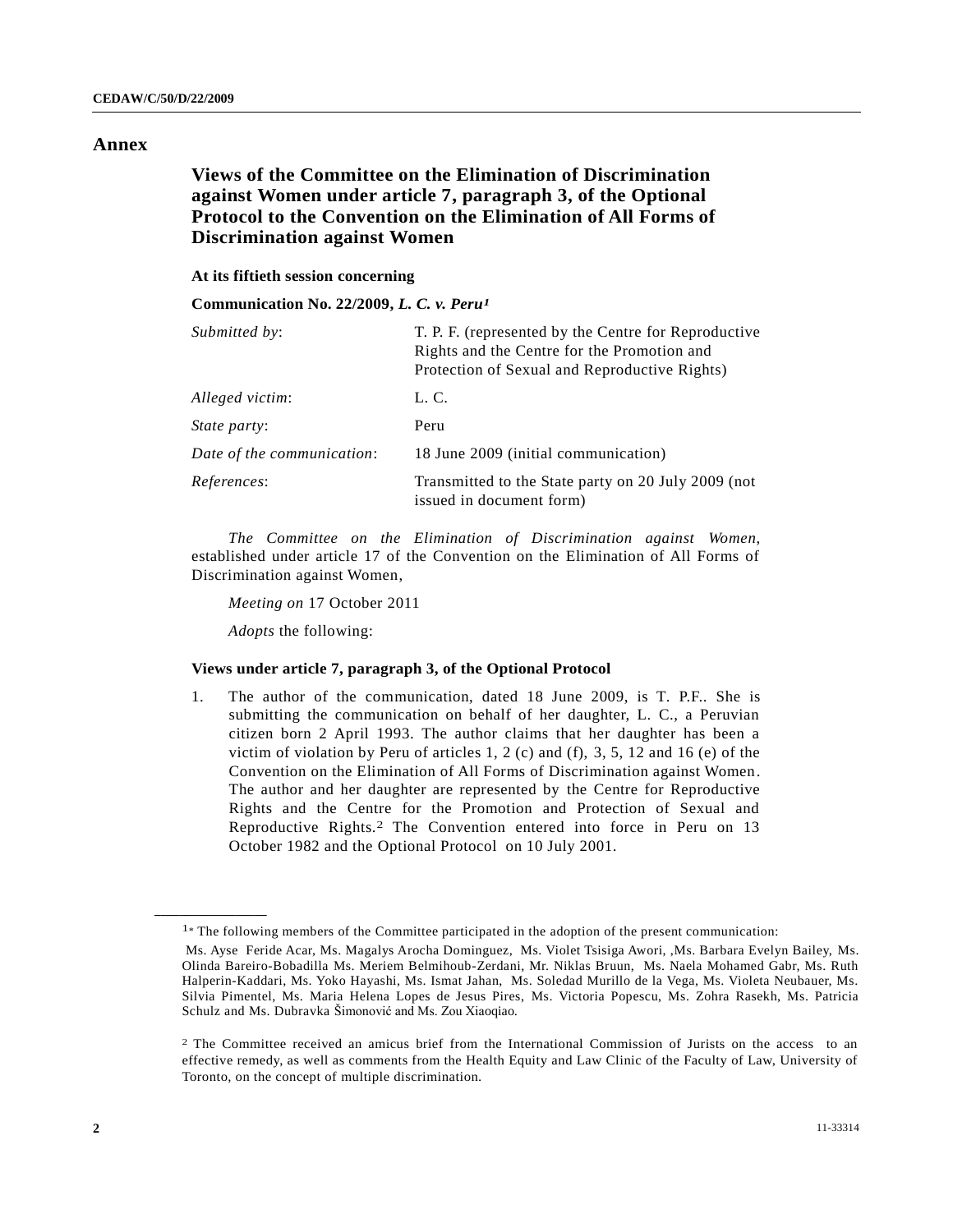## **The facts as presented by the author**

2.1 L. C. lives in Ventanilla District, Callao Province. In 2006, when she was 13 years old, she began to be sexually abused by J. C. R., a man about 34 years old. As a result, she became pregnant and, in a state of depression, attempted suicide on 31 March 2007 by jumping from a building. She was taken to Daniel Alcides Carrion public hospital, where she was diagnosed with "vertebromedullar cervical trauma, cervical luxation and complete medullar section", with "a risk of permanent disability" and "risk of deterioration of cutaneous integrity resulting from physical immobility".

2.2 The damage to the spinal column, in addition to other medical problems, caused paraplegia of the lower and upper limbs requiring emergency surgery. The head of the Neurosurgery Department recommended surgery in order to prevent the injuries she suffered from worsening and leaving her disabled. As a result, the intervention was scheduled for 12 April 2007.

2.3 On 4 April the hospital performed a psychological evaluation of L. C., in the course of which she revealed that the sexual abuse she had suffered and her fear of being pregnant were the causes of her suicide attempt. The following day a gynaecological examination was performed, confirming the pregnancy. The daily status reports on the health of L. C. from 2 to 12 April 2007 recorded the risk both of developing infections and of failing to avoid deterioration of her skin owing to the condition of total paralysis and deterioration of her physical mobility.

2.4 On the scheduled day of the surgery, the author was informed that it had been postponed and that the doctor wished to meet with her the following day, 13 April 2007. At that meeting, the author was informed that the surgery had been postponed because of L. C.'s pregnancy. The author also notes that L. C. was diagnosed with moderate anxiety-depression syndrome, for which she was given no treatment as it was contraindicated during pregnancy.

2.5 On 18 April 2007, the author, after consulting with her daughter, requested the hospital officials to carry out a legal termination of the pregnancy in accordance with article 119 of the Penal Code.<sup>3</sup> In her request the author referred to the conversation she had on 13 April 2007 with the Head of the Neurosurgical Department in which he informed her that he could not operate L.C. due to her pregnancy. She alleged that the pregnancy seriously and permanently endangered the life, physical and psychological health and personal integrity of L.C. and the spinal surgery could not be performed if the pregnancy continued. 4

2.6 Given the excessive delay by the hospital authorities in responding to the request, the author sought the assistance of the non-governmental organization "Centro de Promocion y Defense de los Derechos Sexuales y Reproductivos (PROMOSEX) (Centre for the Promotion and Protection of Sexual and Reproductive Rights) which, on 15 May 2007, brought the case to the attention of the office of the Deputy Defender for Women's Rights in the Public Defender's Office. On 30 May 2007, 42 days after having submitted the request for a therapeutic abortion, the

<sup>3</sup> This provision states that "abortion shall not be punishable if performed by a doctor with the consent of the pregnant woman or her legal representative, if any, when it is the only way to save the life of the mother or to avoid serious and permanent harm to her health".

<sup>4</sup> Copy of the request is contained in the file.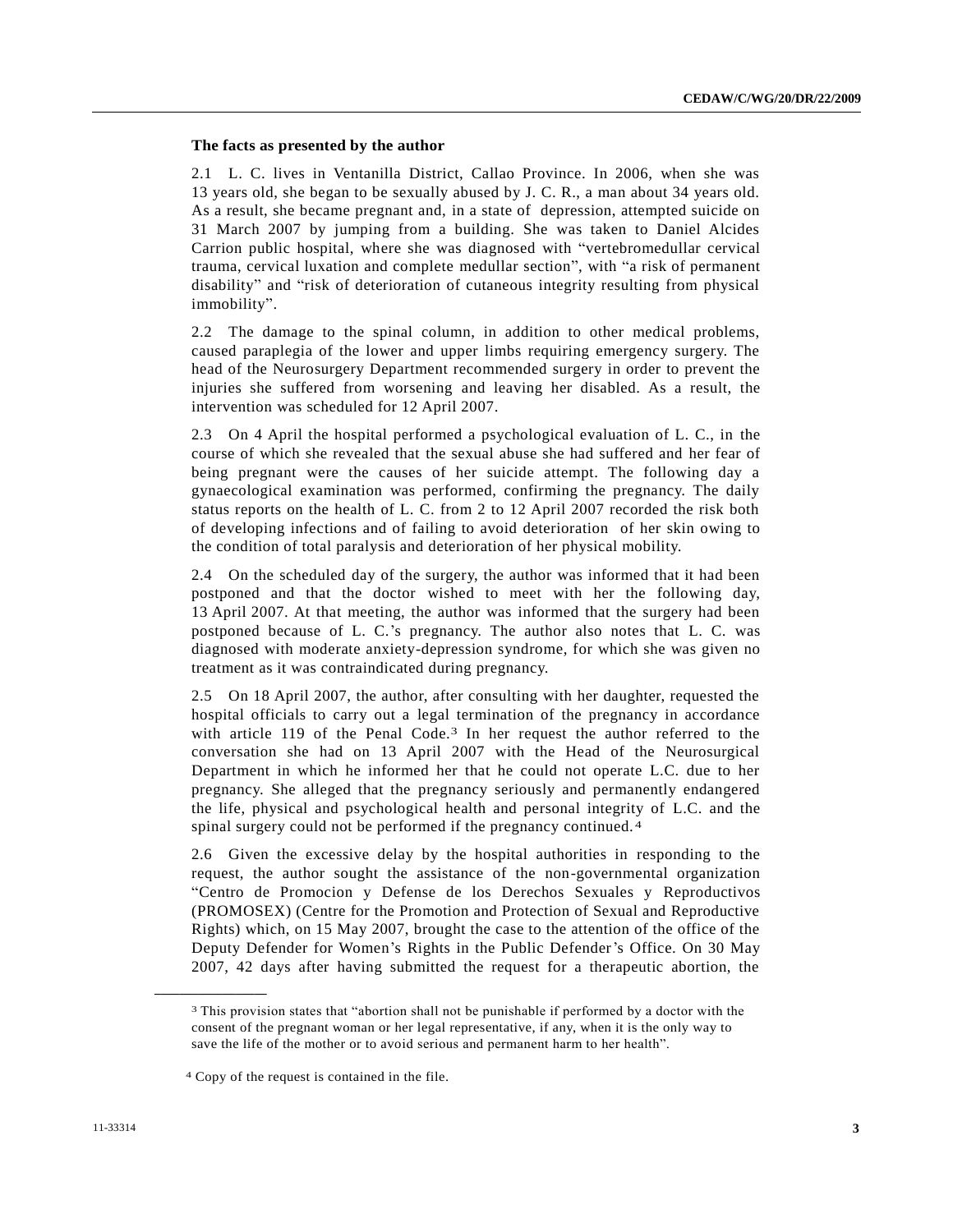medical board of the hospital denied the request because it considered that the life of the patient was not in danger.

2.7 The Deputy Defender requested a medical report from the High-Level Commission on Reproductive Health of the Medical College of Peru. After giving a description of the injuries that the girl had sustained the Commission, in a report dated 7 May 2007 indicated, inter alia, that due to L.C.'s age and neurological lesion a risk of complications during the delivery was to be expected. It concluded: "There are sufficient reasons to state that, if the pregnancy continues, there is grave risk to the girl's physical and mental health; a therapeutic abortion, if requested by the subject, would therefore be justified".

2.8 On 7 June 2007, when L. C. was 16 weeks pregnant, the author submitted an appeal for a reconsideration of its opinion regarding the termination of the pregnancy to the hospital medical board, attaching the report of the Medical College and stressing the serious and immediate risk to both the physical and mental health of the minor, the sole requirements established under the Penal Code to allow the legal termination of pregnancy.

2.9 On 16 June 2007, L. C. miscarried spontaneously. On 27 June 2007, the Director of the hospital responded to the request for reconsideration of the decision not to terminate the pregnancy submitted by the author, stating that "it was not subject to appeal since those were decisions taken by the various specialists who had evaluated the minor".

2.10 On 11 July 2007, L. C. was operated on for her spinal injuries, almost three and one half months after it had been decided that surgery was necessary. On 31 July 2007 she was discharged from the hospital. The relevant medical report noted that L. C. required intensive physical therapy and rehabilitation at the National Physical Medicine and Rehabilitation Institute. However, that therapy did not start until 10 December 2007. Four months went by after the operation before the physical rehabilitation and psychological or psychiatric help she required began.

2.11 L. C. remained in the National Rehabilitation Institute for two months, but had to abandon her treatment for lack of means. Currently she is paralyzed from the neck down and has regained only partial movement in her hands. She depends on a wheelchair to get around and on others to meet all her needs. She has a catheter which must be changed five times a day under totally sterile conditions, which prevents her from attending school. The author states that the family's situation is disastrous. She cannot work because L. C. requires constant care, and the cost of the medicines and equipment she requires places a heavy burden on the family budget. The brothers of L. C. had to leave school in order to begin working.

2.12 According to the author, no administrative recourse exists in the State party to request the legal termination of a pregnancy. Nor is there a protocol for care that indicates the procedure for requesting a legal abortion or ensuring the availability of this medical service, resources that would be appropriate in demanding the right and guaranteeing access to an essential medical service required only by women.

2.13 The previous Peruvian Health Code established as a requirement in order to perform a therapeutic abortion that it must be performed by a doctor and be supported by two other doctors. However, the General Health Act currently in force (Act No. 26842 of 9 July 1997) repealed that standard and created a legal vacuum since it does not include any regulations on access to the medical procedure of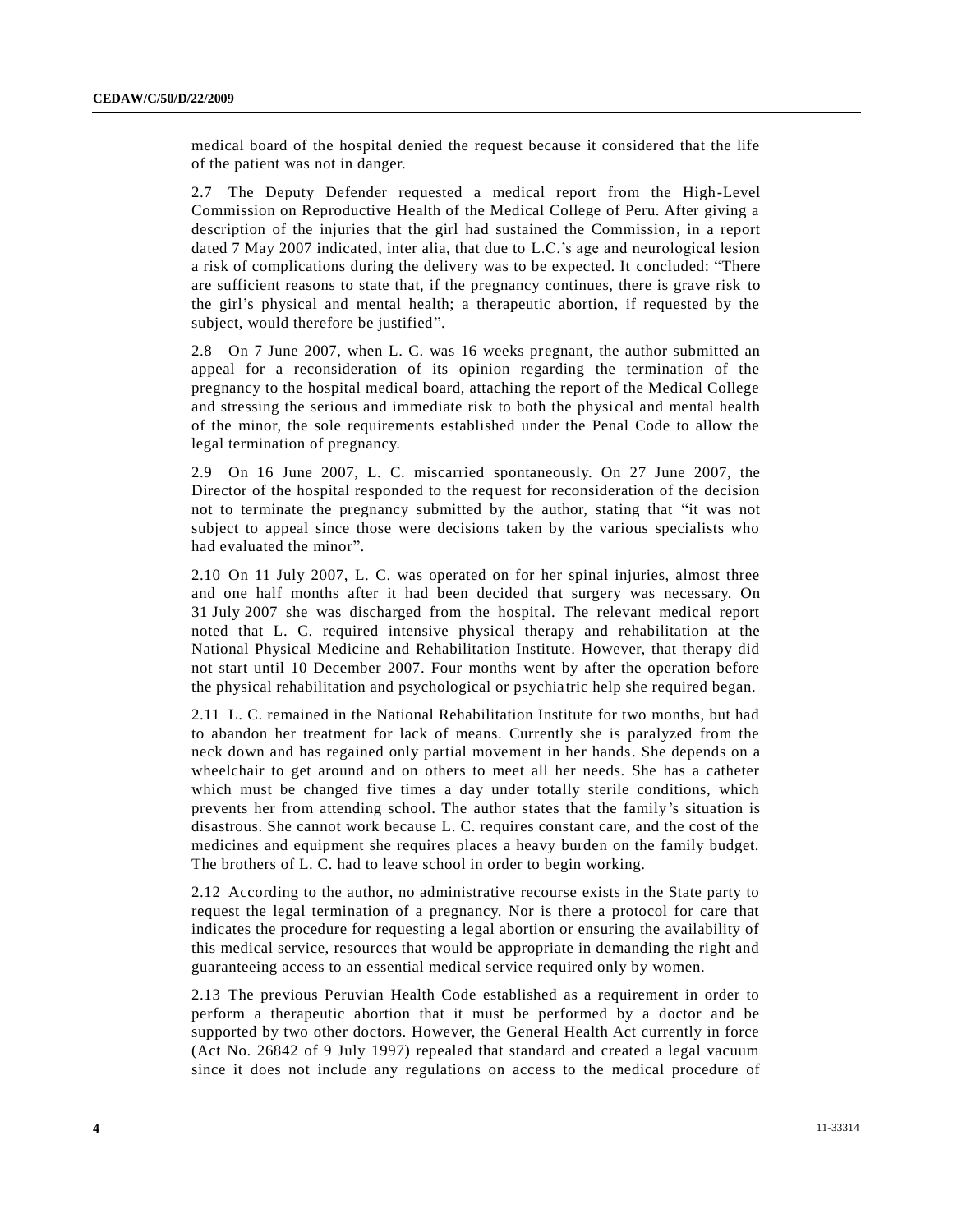therapeutic abortion. Since that time, the practice has been subject to the discretion of the officials on duty.

2.14 According to the author, there is no appropriate judicial mechanism allowing access to the courts to request termination of a pregnancy for therapeutic reasons, nor to provide full redress for a violation of this type. No remedy exists that operates with sufficient speed and effectiveness so that a woman can demand from the authorities the guarantee of her right to a legal abortion within the limited time period that circumstances require.

2.15 The remedy of *amparo* under the Constitution does not meet the necessary time frame to ensure effective action. Under the norms governing this proceeding, it takes somewhere between 62 and 102 days to reach a final decision, after all prior remedies have been exhausted. Furthermore, application for this remedy is subject to the exhaustion of all prior remedies, in this case the hospital's refusal to perform the abortion. In the case of L. C., that period exceeded the time period within which she could effectively enjoy that right without risking even more harm to her life and health. When the first refusal to perform the abortion was received she was already 16 weeks pregnant and, had the appeal been heard, she would have been 20 weeks pregnant by that time. There would have been no sense in applying for amparo after that point, since by the time that a final and enforceable decision would have been likely to be taken L. C. would have been more than 28 weeks pregnant. Furthermore, although the norms establish a procedure that in theory should take somewhere between 62 and 102 days, in reality, amparo proceedings generally take years to resolve. In this regard, the author recalls the decision of the Human Rights Committee in the case of *K.N.L.H. v. Peru*, also concerning the refusal to perform a therapeutic abortion on a woman pregnant with an anencephalic foetus, where the Committee did not consider the amparo proceeding to be an effective remedy that must be exhausted.5

#### **The complaint**

**\_\_\_\_\_\_\_\_\_\_\_\_\_\_\_\_\_\_**

3.1 The author states that the refusal by the doctors at the hospital to perform the therapeutic abortion violated the rights of L. C. to health, a life of dignity and to be free from discrimination in access to such care. L. C. was deprived of the possibility of walking again by the unjustified withdrawal of a surgical intervention that was totally necessary. The failure of the health system in the State party to ensure access to essential services for women, such as abortion, compromises its obligations under the Convention. The State party has not met its obligations by failing to provide a legal medical service required only by women, and on which the victim's physical and mental health depended. This violation was aggravated by the fact that L. C. was a minor; in that respect the State had a double duty to protect her. Nor had the State party provided adequate and effective guarantees in its legislation to protect those rights.

3.2 The author maintains that the facts described constitute a violation of articles 1, 2, 3, 5, 12 and 16, paragraph 1 (e) of the Convention, as well as General Recommendation No. 24.

3.3 With respect to article 5, the author states that placing conditions on timely access to a medical treatment on which the exercise of the right to health, life and a

<sup>5</sup> See Communication No. 1153/2003, *K.N.L.H. v. Peru*, Views of 24 October 2005, para. 5.2.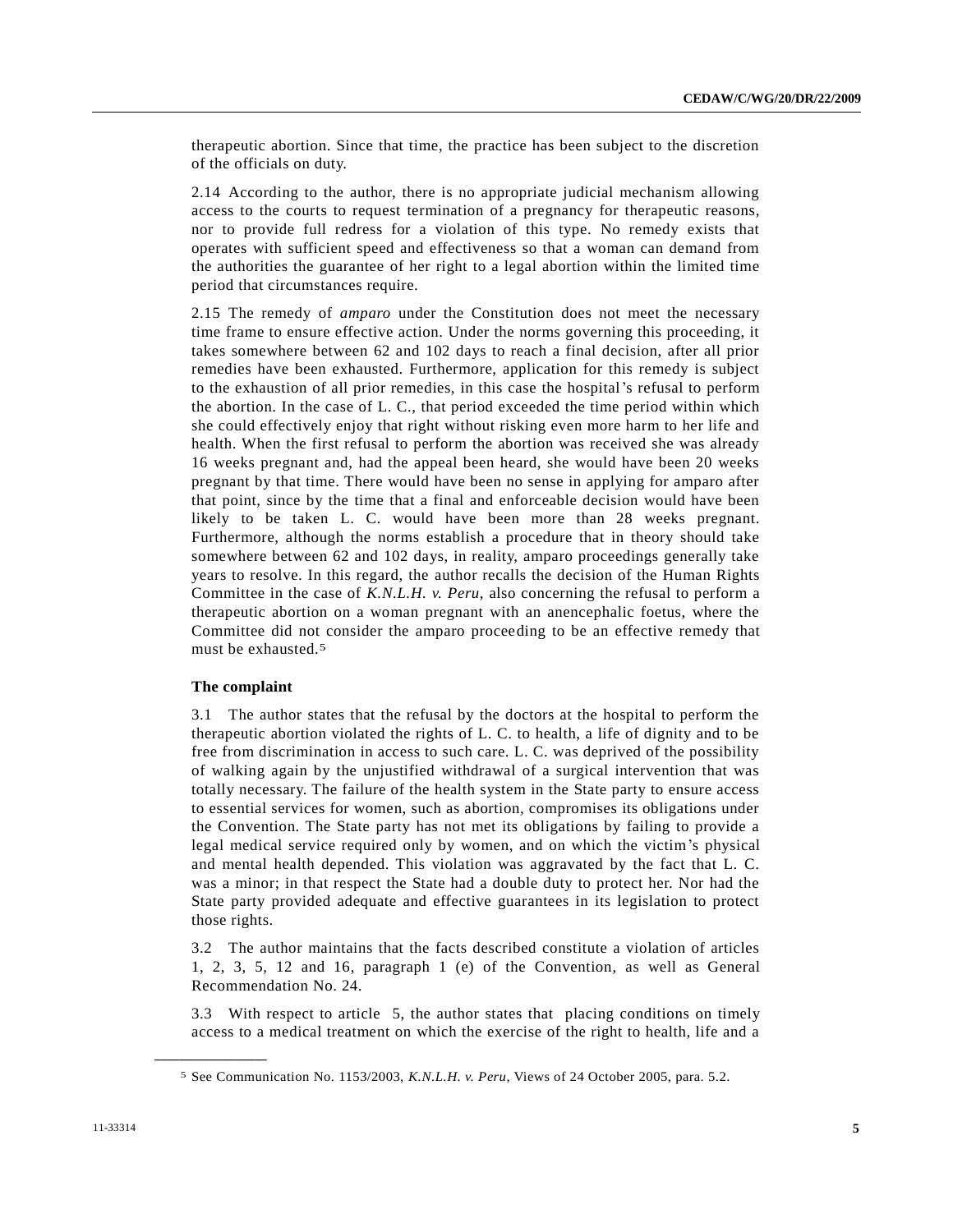life of dignity depended by continuing an unwanted pregnancy resulted in discriminatory treatment based on the stereotype of imposing the reproductive function on L. C., above her welfare. As for article 12, the author claims that since L. C.'s pregnancy constituted a threat to her physical and mental health, therapeutic abortion was appropriate and necessary. The medical needs of L. C. and the due protection of her right of access to both physical and mental health without discrimination were totally ignored by those whose duty it was to guarantee those rights. The author also claims that the refusal to provide the legal health service of termination of pregnancy violates the right to decide the number and spacing of children provided in article 16 (e). Furthermore, the lack of administrative and judicial mechanisms protecting women from discrimination in providing legal termination of pregnancy violates articles 2 (c), 5 and 12 of the Convention and general recommendation No. 24. Also, the failure by the State to adopt legislative, administrative and judicial measures that protect, guarantee and ensure the right of access to health under conditions of equality in the context of therapeutic abortion violates articles 2 (f), 3, 5, 12 and 16 (e) of the Convention. The absence of such measures resulted in absolute discretion, allowing health professionals to deny timely medical services to L. C. in a disproportionate and illegal manner.

3.4 According to the author, the facts as described also violate other fundamental rights, such as the right to life, dignity and freedom from cruel, inhuman and degrading treatment in the context of access to medical services without discrimination. She states that the interference of the doctors in L. C.'s decision to terminate her pregnancy shattered her life prospects. The process of requesting an abortion constituted a discretionary and arbitrary barrier to access to a legal service that had irreparable consequences for her life and health and in turn constituted suffering equivalent to torture. Forcing her to continue the pregnancy also constituted cruel and inhuman treatment and therefore a violation of her right to physical, psychological and moral integrity. Furthermore, the harm is of continuing duration, since it has repercussions in the form of her daily situation of disability, dependency and paralysis.

3.5 According to the author, the foregoing violations are aggravated by the fact that L. C. was a minor. The health-care professionals did not provide the special attention required by her status as an adolescent female, and furthermore, of limited economic resources.

3.6 The author requested that the Committee declare the violation of the author's rights under the Convention and request the State party to adopt measures of reparation, satisfaction and guarantees of non- repetition. The Committee should also urge the State party to adopt and implement legislative, administrative and judicial measures necessary to protect women's right to sexual and reproductive health without discrimination.

#### **State party's observations on admissibility**

4.1 By a submission of 18 September 2009 the State party maintains that the communication should be considered inadmissible under article 4, paragraph 1, of the Optional Protocol on the grounds of failure to exhaust all available domestic remedies.

4.2 The State party notes that the alleged victim could have filed a petition for *amparo* with the Constitutional Court. The author's questioning of the effectiveness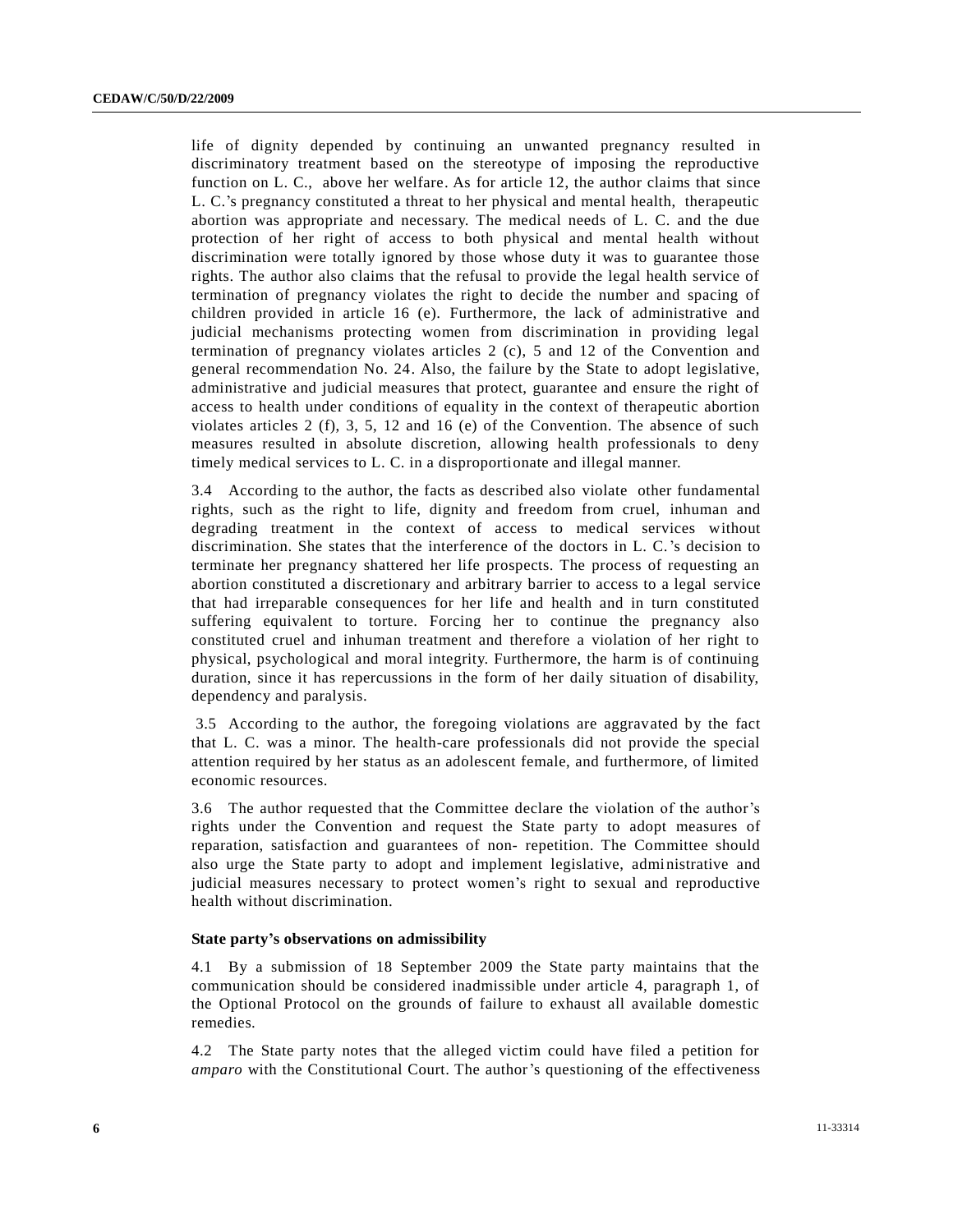of that recourse is based on a prediction of future success, since she argues that the time frame for receiving a final decision varies between 62 and 102 days (according to the calculations she makes *motu proprio*, based on the rules of procedure of the Code of Constitutional Procedure). However, the author does not take into account that, although there are a first and second instances before the case can be submitted to the Constitutional Court, if the case is decided in those instances in favour of the applicant, that decision is final. Consequently, an application for amparo can be finalized by a ruling of the judge of first instance. Furthermore, in accordance with article 53 of the Code of Constitutional Procedure, the decision must be issued at the same hearing, or in exceptional cases, within not more than five days after the hearing has been completed. If a decision is appealed, the decision on the appeal must be issued within five days after the case is heard.

4.3 The State party also invokes article 46 of the Code of Constitutional Procedure, under which exceptions are made to the exhaustion of remedies before petitioning for amparo. Such exceptions are made when the exhaustion of remedies might render the harm irreparable, if there are no regulations governing prior remedies, or if the application has been initiated unnecessarily by the victim. Article 45 furthermore states that, in the event of doubt concerning the exhaustion of prior remedies, preference is given to the application for amparo.

4.4 Finally, the State party notes that, with regard to the implementation of article 1969 of the Civil Code, the author could have filed court proceedings to request compensation for damages and harm because the alleged victim did not receive timely medical treatment.

#### **Author's comments on the State party's observations on admissibility**

5.1 In her comments of 1 February 2010 the author referred to international jurisprudence in the area of exhaustion of domestic remedies and maintains that, in accordance with that jurisprudence, the effectiveness of a remedy rests on whether it can be adapted to the situation of vulnerability of the victim, the circumstances of a particular case and the objective to be attained according to the right violated.

5.2 In accordance with its regulations under article 53 of the Code of Constitutional Procedure, proceedings for the remedy of amparo should not exceed 10 working days from the acceptance of the request. However, there are various procedural problems that undermine the desired speed of this proceeding. First, the Code does not establish a deadline for the judge to accept the request. As a result, that time period is dependent on the subjective importance the judge attaches to the case, in addition to his caseload. Second, at the time the events took place, the existing system for service of documents was to designate a private individual or institution to carry out the personal delivery of any judicial order. This system turned out to be highly problematic, which led the State to adopt a reform programme beginning in 2008 to expedite service. This led to some progress but in general the problem persists. Third, article 53 provides for the possibility of holding an oral hearing, but does not establish a deadline for requesting such a hearing, nor for the judge to grant it, nor does it allow the judge to call a hearing on his own initiative.

5.3 According to the author, between May 2003 and August 2008, only six petitions for amparo concerning the protection of the right to health were reviewed by the Constitutional Court. The case that took the least amount of time to settle at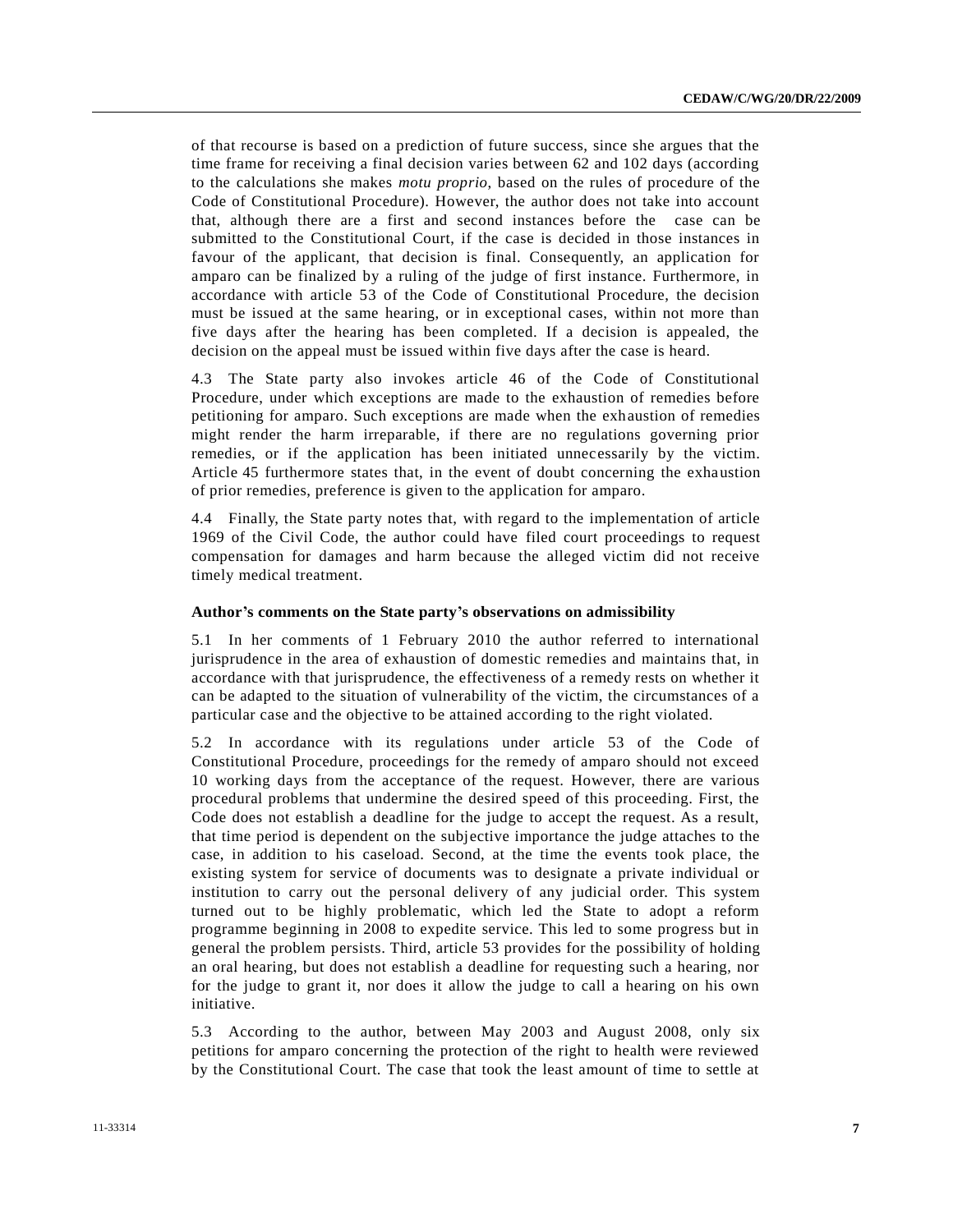first instance took two months and 16 days and the longest one year. Based on these precedents, a minimum of two months could be expected in order to obtain a decision at first instance. When L. C. finally received a response from the hospital refusing the termination of the pregnancy, 56 days had already gone by since her suicide attempt. Waiting another 60 to 90 days to obtain a court decision requiring the hospital to perform the termination of pregnancy and the subsequent spinal operation would only have worsened her clinical status and would have had no effect whatever on preventing or repairing the harm already experienced. After L. C. miscarried (16 June 2007), the hospital did not schedule the surgery until almost a month later (11 July 2007). By then the violation of the right to have the operation had ceased but the damage was already irreversible. Therefore, it made even less sense to initiate a petition for amparo, since the request would have rightly been declared to be without merit. The author concludes that the remedy of amparo consequently is not an effective remedy in this type of case.

5.4 The author also notes that the prior methods used in the present case, the internal administrative proceedings within the hospital and the complaint to the Women's Rights Defender, also did not constitute an appropriate mechanism, since under the regulations they were not administrative proceedings intended, as part of due process, to address requests for legal termination of pregnancy.

5.5 In the case *K.N.L.H. v. Peru6* , the Human Rights Committee had requested the State party to take measures to ensure that the situation was not repeated. According to the author, part of those measures should include both the issuance of guidelines for legal termination of pregnancy in circumstances established under the law and the establishment of an effective judicial remedy in the event that those guidelines are not followed in a satisfactory manner. The Committee on the Elimination of Discrimination against Women, in its 2007 concluding observations addressed to Peru, expressed its concern at the lack of measures to implement the recommendations made by the Human Rights Committee in that case. Those measures still do not exist.

5.6 The author also cites the decision of the European Court of Human Rights of 20 March 2007, in *Tysiac v. Poland7* . The Court determined that there had been a violation of the European Convention for the Protection of Human Rights and Fundamental Freedoms in arriving at the decision concerning a therapeutic abortion and noted that, once the legislature had decided to allow abortion, it must not structure its legal framework in such a way as to limit the use of that possibility. The Court added that disputes should be settled by an independent body, respecting guarantees of the right to be heard, and it should issue prompt and written grounds for its decision, since the time factor is crucial.

5.7 In Peru there is no administrative or judicial procedure that would have guaranteed the right of L. C. to be heard, allowing her to express her will and establish whether or not she wanted to terminate her pregnancy, the right to obtain a swift and objective response and the possibility of access to a judicial remedy that would guarantee enforcement of the duty to provide the medical services she needed.

<sup>6</sup> Communication No. 1153/2003*, K.N.L.H v. Peru*, Views adopted on 24 October 2005.

<sup>7</sup> *Tysiac v. Poland*, (application No. 5410/03), judgment of 20 March 2007.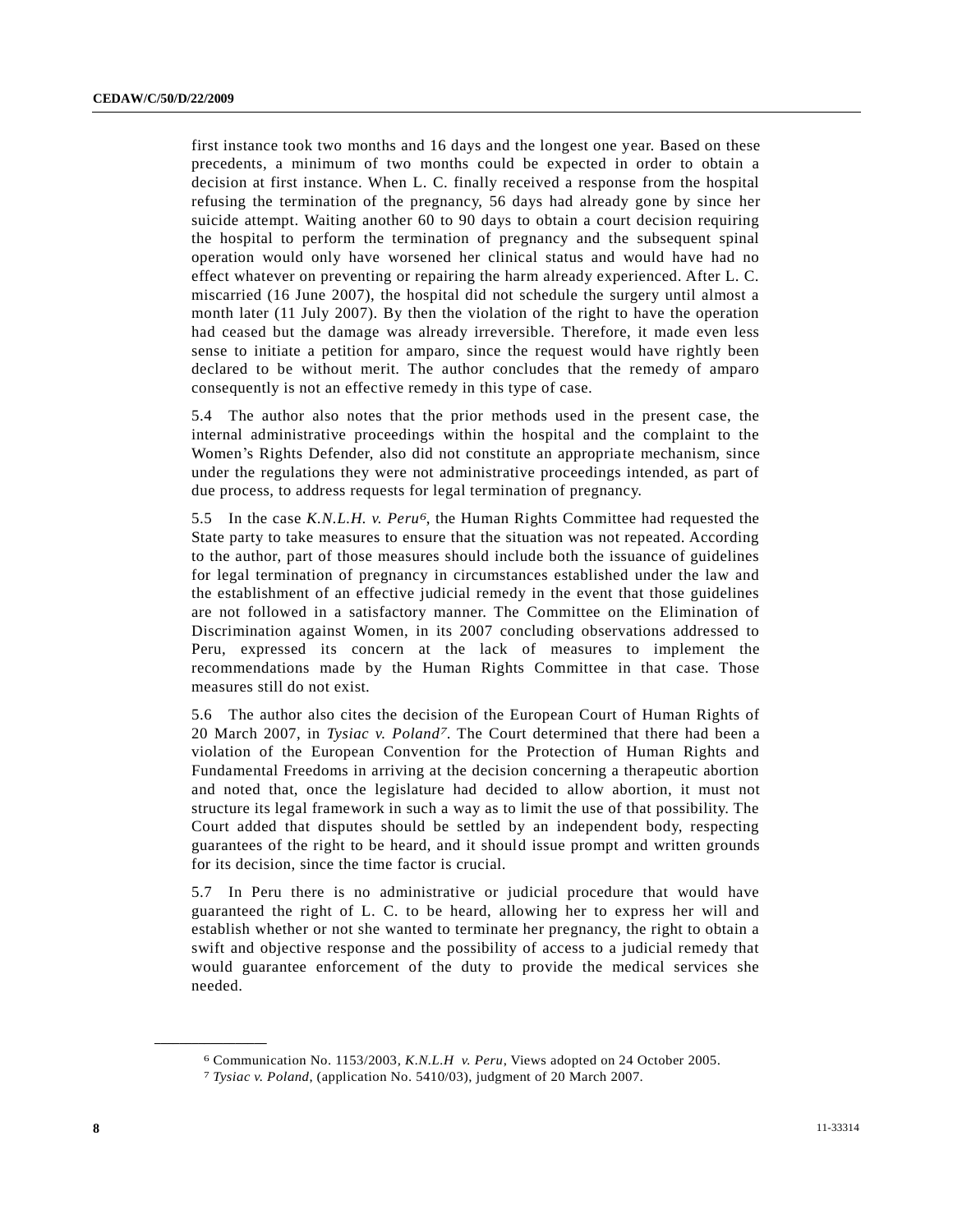5.8 With respect to civil action to seek compensation for damages mentioned by the State, it cannot be considered a sufficient remedy, since the damage suffered by L. C. to her health cannot be repaired. Furthermore, it is retroactive in nature, since L. C. was unable to attain the objective of the termination of her pregnancy and the spinal surgery.

#### **State party's observations on the merits**

6.1 On 20 January 2010, the State party submitted observations on the merits of the communication in which it maintained that, in the present case, none of the alleged violations of the Convention had taken place.

6.2 The State party recalled that in the Peruvian legal system abortion is criminalized. As the only exception, it is not punishable in the event that the conditions established in article 119 of the Penal Code for therapeutic abortion are present.

6.3 The State party considers that article 1 of the Convention simply contains the definition of discrimination, but not a right in itself. Articles 2, 3, 5, 12 and 16 are invoked inasmuch as the State would not have guaranteed timely access without discrimination to health-care services in the form of a legal termination of pregnancy and spinal surgery in order to achieve the due rehabilitation of L. C.

6.4 From the documents made available by the Ministry of Health, it can be inferred that, on her admission to the hospital on 31 March 2007, L. C. received immediate medical attention and various medical examinations were performed on her, including psychiatric and neuropsychological examinations. The gravity of her condition was directly related to her own action (the suicide attempt), and not to the possible physiological effects that the pregnancy could have had on her.

6.5 L. C. arrived at the hospital with paraplegia from the fall she suffered, therefore it is inaccurate to state that her condition necessarily worsened because the abortion was not performed. What is more, according to the medical authorities, L. C. could not undergo the spinal operation until the wound adjoining the surgical incision site had improved.

6.6 The situation of L. C. was evaluated on three occasions by the hospital medical board (24 April, 7 May and 19 May 2007); there was no disinterest or lack of treatment.8 On those occasions psychiatric and neuropsychological evaluations were recommended and the neurosurgeon believed that the surgery should be done when the occipito-cervical wound had improved, as that was the area where the surgical incision would be made.

6.7 At the third meeting of the medical board, held on 19 May 2007, the following was stated: "The operation required by the patient is not an emergency, it is elective ... The luxo-fracture C6 and C7 cannot undergo the planned surgical stabilization because there continues to be an infection in the area bordering the area

<sup>8</sup> The State party attached copies of the reports of the medical board. According to the first, of 24 April 2007, the doctors' views regarding the pregnancy were that "because of the patient's diagnosis, age, invasive nursing procedures, immobility in bed, it is considered high-risk, leading to elevated maternal morbidity, which could diminish with appropriate multidisciplinary medical management". The report also noted that there was no guarantee that the baby would not be affected by the spinal surgery.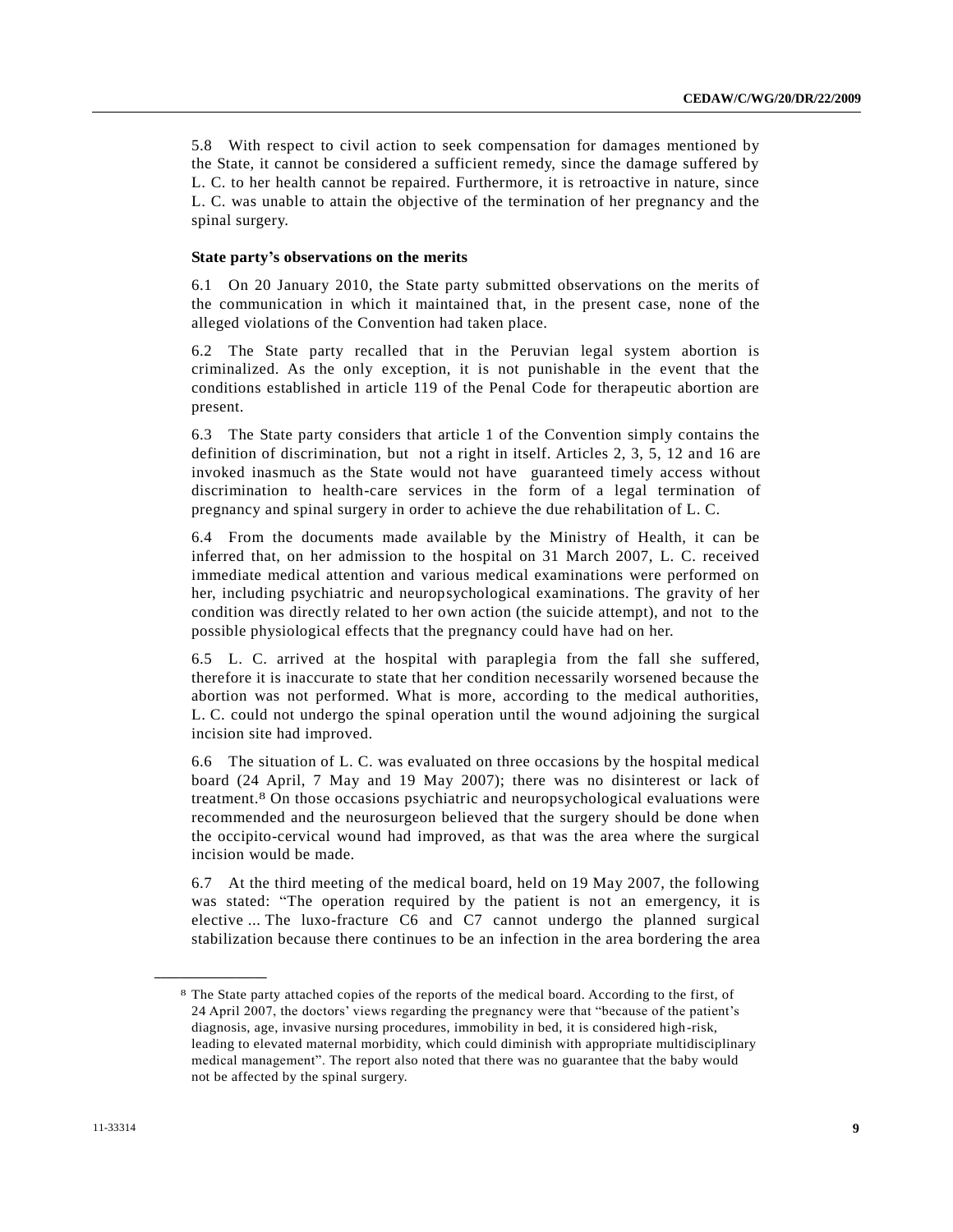of the surgical incision ... The Department of Obstetrics and Gynaecology maintains that, despite this being a high-risk pregnancy, the current condition of the patient is stabilizing in the neurological aspects and favourable in the psychological aspects ... In line with the laws in effect, the majority of us believe that the termination of pregnancy should not be performed". This decision was communicated to L. C.'s mother, who had requested the termination of pregnancy. She submitted an appeal, to which the response was the same. Therefore, she did have the possibility of appealing to the competent authorities to act on her request, independent of the fact that the result was not what she had hoped.

6.8 With respect to the right to decide the number and spacing of children, it should be evaluated based on existing family planning methods and programmes offered by the State. In the present case, however, the author attempts to link this right to therapeutic abortion, which the State party does not accept. Abortion is illegal as a general rule and is permitted only as an exception in cases of therapeutic abortion, and it is necessary to take domestic laws into account. It is not for the pregnant woman unilaterally to determine that the conditions for a therapeutic abortion have been met, but for the doctors. That is effectively what occurred in this case; they considered that the pregnancy did not represent a risk to L. C. and therefore deduced that her condition would have neither improved nor worsened if the abortion had been performed. As far as legal abortion is concerned, in reaching a decision that did not depend exclusively on the wishes of the pregnant woman, it is not possible, strictly speaking, to refer to the violation of a "right", as there is no link to reproductive freedom. Likewise, it would not be possible to link the fact that access to a therapeutic abortion was denied to the alleged existence of a certain stereotype against women.

6.9 According to the Technical Team of the General Directorate for the Promotion of Health of the Ministry of Health, in the present case it is important to consider the family environment, the risks to which L. C. had been exposed since the age of 11 (the age at which the sexual abuse began) and the way in which it gravely harmed her physical and mental health. These elements are a starting point for new initiatives for intervention with at-risk populations.

6.10 The Ministry of Health has models for comprehensive care for child abuse at the national level that offer care for children and families affected by violence, including sexual violence. If the family had sought help in a timely way that would have allowed treatment to be provided that would in some measure have helped to develop and reinforce the girl's social skills and emotional competence as protective factors against sexual and other forms of abuse, as well as diminishing the negative effects of the violence experienced and providing therapeutic monitoring of su icidal thoughts.

6.11 The State party mentions various programmes developed by the Ministry of Health to combat gender violence. Finally, with respect to the alleged violation of general recommendation No. 24, the State party notes that it is not possible , as part of proceedings on individual communications, to rule on the direct violation or non-compliance with the general recommendations issued by the Committee.

#### **Author's comments on the State party's observations on the merits**

7.1 In her comments of 15 April 2010, the author rejected the observations of the State party that appeared to place the responsibility on L. C. and her family for not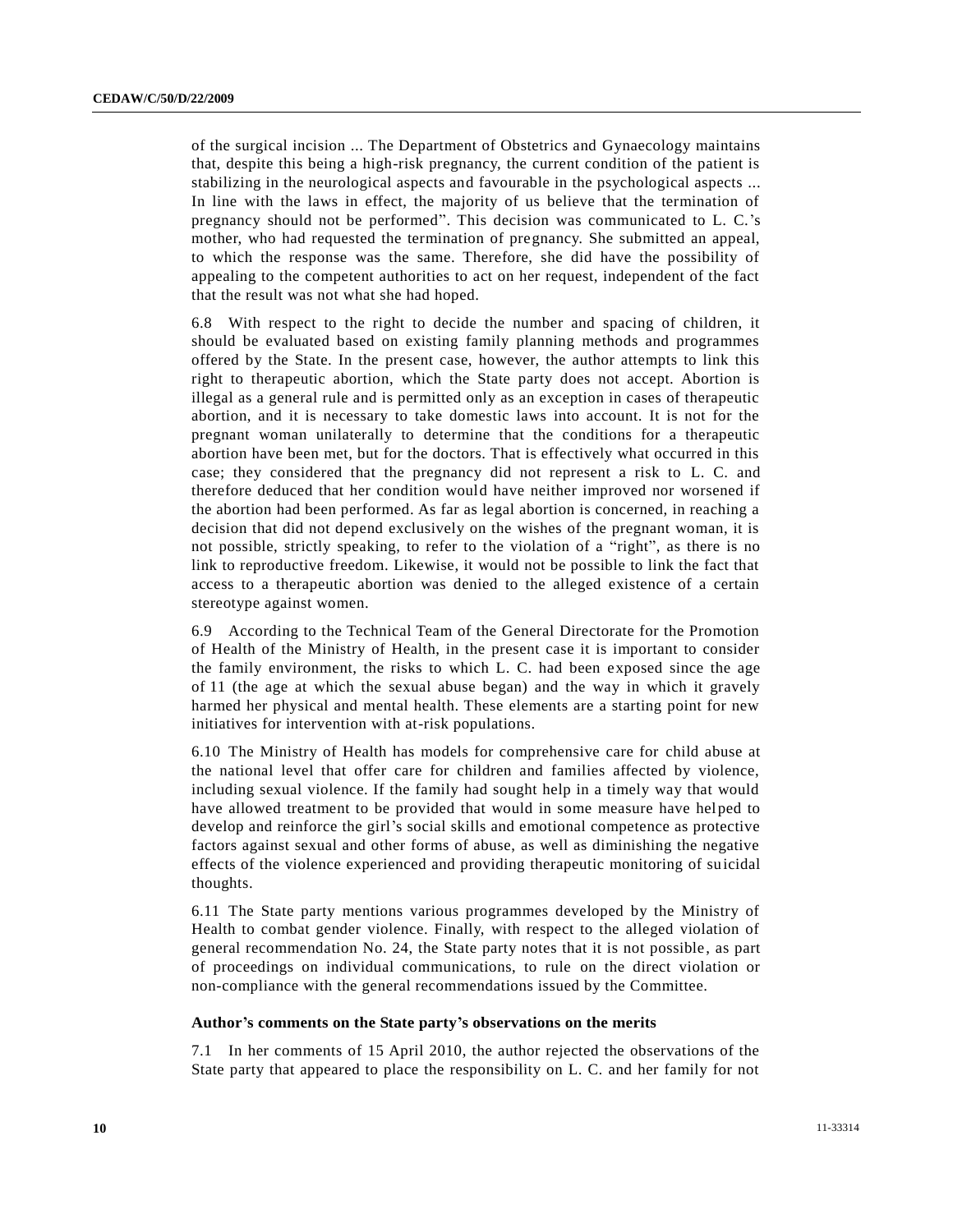having sought help that would have provided treatment for the sexual abuse she was subjected to. The author did not hold the State responsible for the sexual abuse nor for the injury to L. C. as a result of her suicide attempt. Furthermore, those comments also carried a risk of gender discrimination.

7.2 In the view of the author, expecting a girl to have overcome her emotional trauma and sought assistance is a double victimization. It is cruel to create in a minor the idea that she was guilty for acts that were totally beyond her control, such as being sexually abused and consequently suffering a mental imbalanc e that worsened when she learned that she was pregnant. It further reveals a discriminatory attitude that responds to the gender stereotype tending to blame women who have been victims of violence for its consequences.

#### *Reasons for the denial of the spinal surgery*

7.3 The author recalls that L. C. was hospitalized on 31 March 2007. The following day she was given the diagnosis of "risk of permanent disability", as well as risk of deterioration of her skin due to physical immobility. As a result, surgery was scheduled for 12 April 2007. On 5 April 2007 her pregnancy was discovered, as well as the danger of miscarriage. The daily reports on her condition, from 2 to 11 April 2007, constantly reported the existing risk both of developing infections and of compromising the integrity of her skin due to her total paralysis, as well as the deterioration in her physical mobility.9 Up to 12 April, the date on which the operation should have taken place, the hospital did not report that L. C. was suffering from any type of infection, nor any other circumstance that would have prevented it. Also on 12 April the author was informed that the operation was postponed and the following day she was informed that the reason was the pregnancy. In the condition report of 12 April it was clearly stated that the only reason for the postponement was prevention of harm to the foetus. Over the following five days the reports on her condition noted that there was no longer just a risk, but a deterioration in her cutaneous integrity and mobility, as well as her anxiety state. On the days following 18 April 2007, the date on which the author had requested the termination of pregnancy, the medical reports continued to note the same symptoms. Finally, on 23 April, a note on the presence of an ulcer with infected skin in the occipital area appeared in her medical report.

7.4 Given the facts described, the author rejects the State's contention that it was the skin infection that caused the postponement of the surgery. She also rejects the statement that the surgery was not urgent but rather elective. Immediate surgery of this type offers the patient better chances of recovery. The doctors were aware of this, but only addressed it on 23 May, when the hospital issued a report recognizing that the operation was "essential in order to be able to begin rehabilitation therapy and to avoid compounding the problems and to avoid infections from prolonged hospitalization". 10 The infections would not have occurred if the surgery and recovery had been done in time. Therefore, it has been demonstrated that L. C. was deprived of the medical services she required with the utmost speed.

<sup>9</sup> Copies of these reports are on file. The report of 11 April 2007 indicates a "deterioration of the cutaneous integrity" whereas the one of 12 April 2007 indicates an "alteration of the cutaneous integrity". 10 A copy of this report is contained in the file.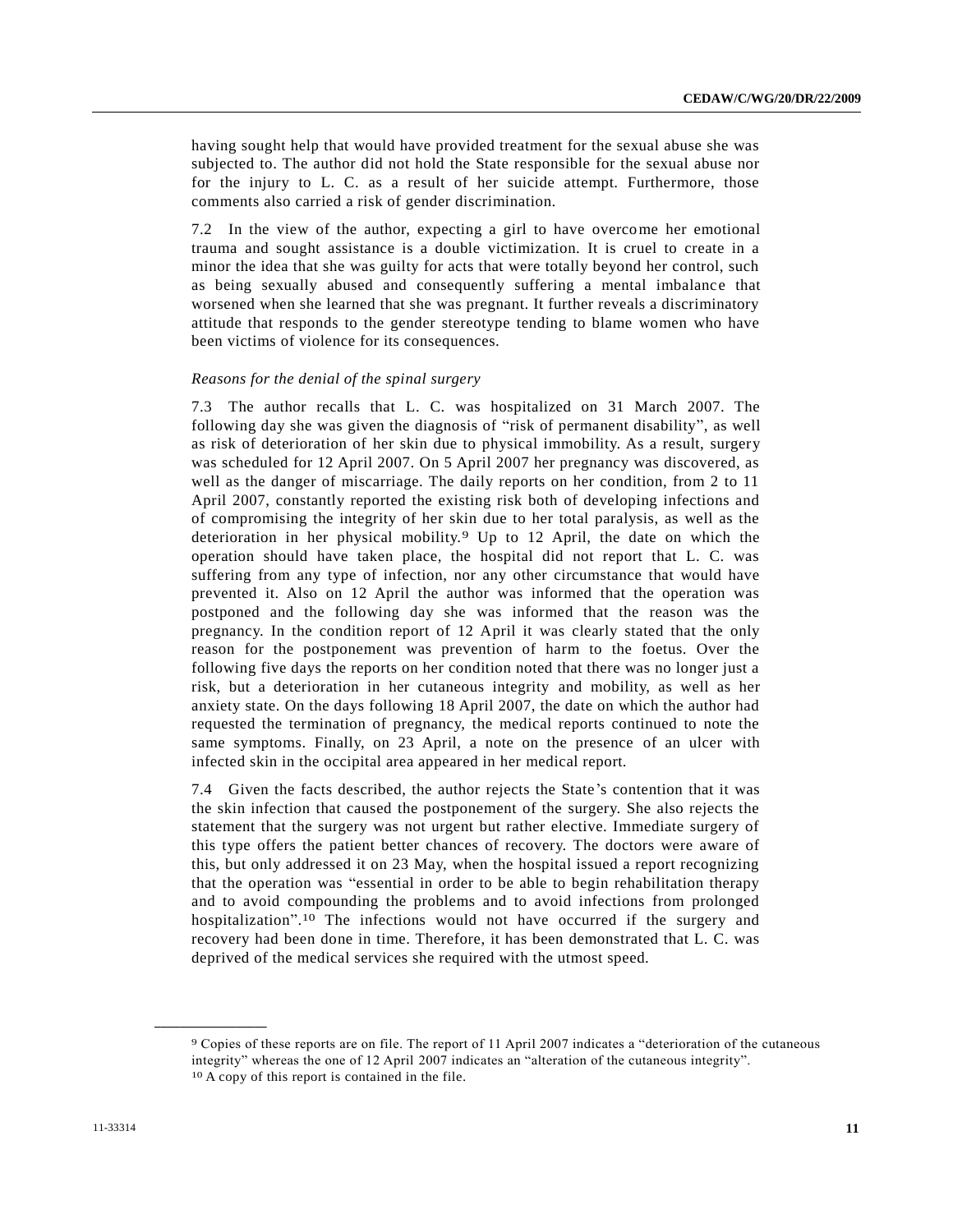*Denial of the therapeutic abortion as a necessary medical service in order to avoid serious and permanent harm* 

7.5 The possibility that the medical intervention might harm the foetus was placed above L. C.'s prospects for rehabilitation. This was confirmed by the express reason contained in the medical register which order the cancellation of the surgery and in the reports of the medical boards where what was to be discussed was whether forcing her to continue the pregnancy could bring about serious and permane nt damage to the health of L. C. The first meeting of the board recommended postponement until the second trimester of gestation, when there would be less risk to the foetus, despite the recognition that the pregnancy would be high-risk.

7.6 The mental health of L. C. was completely overlooked in the evaluation concerning whether a therapeutic abortion was warranted. None of the medical evaluations concerning her mental health explored the consequences that would result from forcing L. C. to bring her pregnancy to term and become a mother. On 16 May 2007 a psychological evaluation took place. Only a brief paragraph in that report makes reference to the mental distress that the pregnancy caused L. C., stating that "when the topic of the pregnancy came up, she became unstable, rejected her pregnancy arguing that she could not raise a child because she was aware of her disability and that her mom was older and could not take care of her child". The report, rather than exploring whether there would be grave and permanent mental harm to L. C. if she were forced to continue the pregnancy, simply prescribed relaxation techniques and "reprogramming of healthier thoughts and beliefs". Similar conclusions can be obtained from the report of the third meeting of the medical board. The author recalls that mental health is an essential part of the right to health, as the Peruvian Constitutional Court itself has recognized. She insists that L. C. had the right to a therapeutic abortion on the grounds of the grave and permanent harm to her mental health that would have resulted from forcing her to bring to term a pregnancy that had resulted from a rape and destabilized her to the point of attempting suicide.

#### *Legal consequences of denying the provision of essential health services*

7.7 L. C. was a victim of exclusions and restrictions in access to health services based on a gender stereotype that understands the exercise of a woman's reproductive capacity as a duty rather than a right. By failing to comply with the legal duty to provide health services to L. C. (including reproductive health services), and having done so for discriminatory reasons arising from her status as a woman, considering her reproductive capacity of greater importance than her human rights, the State party violated articles 1 and 12 of the Convention.

7.8 The author recalls the decision of the Human Rights Committee in the case *K. L. v. Peru* in which it concluded that there had been a violation of article 7 of the International Covenant on Civil and Political Rights.

## *Lack of an effective remedy to demand that legal termination of pregnancy be provided*

7.9 The hospital director, who convened ex officio the first meeting of the medical board, asked it to say that the continuation of the pregnancy would not cause grave and permanent harm to the health of L. C., unless: (a) the spinal surgery could be performed without compromising the life of the child; (b) if the pregnancy of a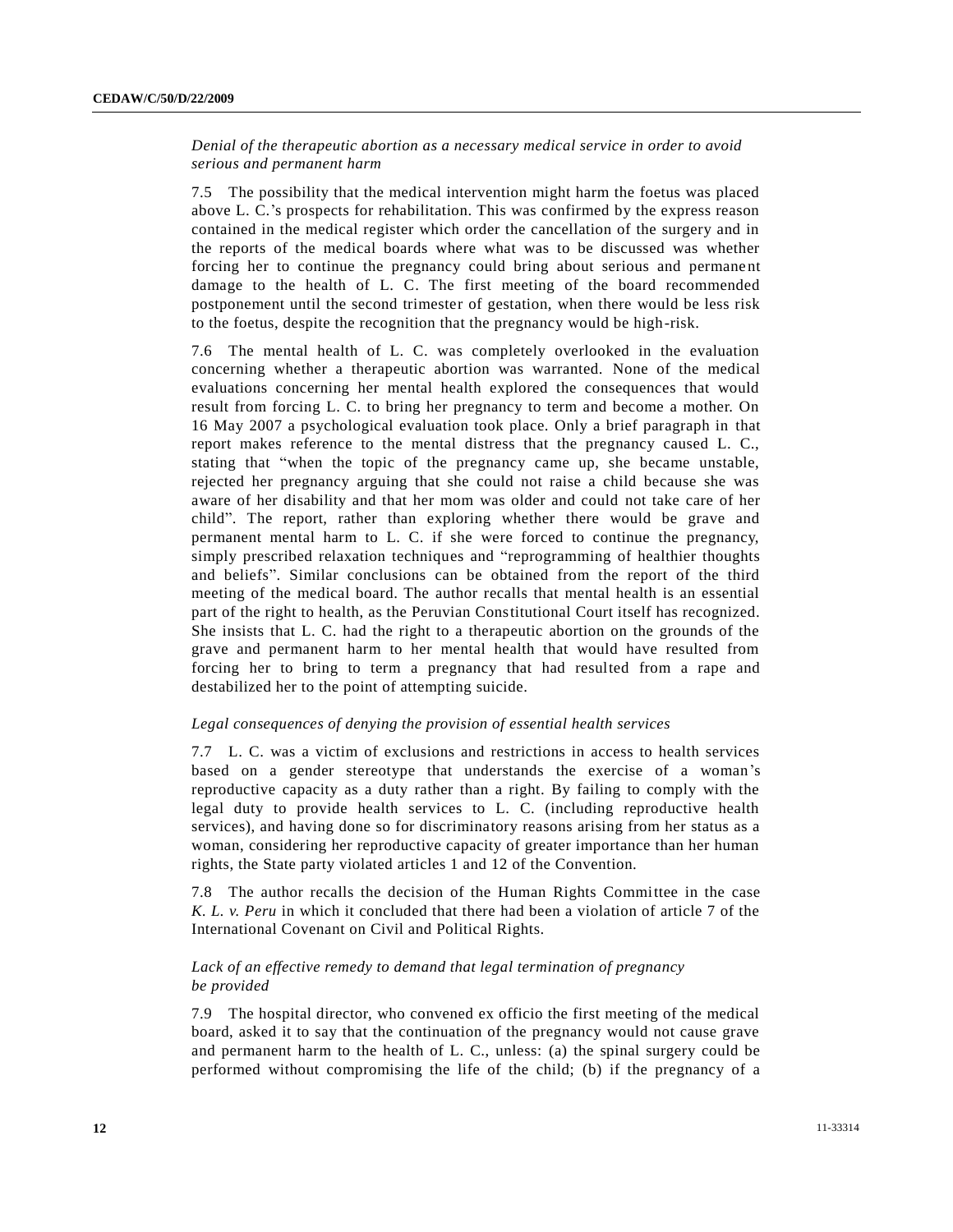patient with this medical diagnosis endangered the life of the mother; and (c) if the child, under these conditions, could be born with serious or permanent defects. Nevertheless, from the author's request and article 119 of the Penal Code it is clear that the request for an abortion was related to the serious and permanent harm involved in continuing the pregnancy. The questions, however, focused the discussion on harm to the foetus, which ensured an opinion that was practically a foregone conclusion and did not find a need to perform a therapeutic abortion. No one mentioned the effect that continuing to postpone the surgery would have on L. C.'s prospects for recovery, nor the harm to her mental health. Only the third meeting of the medical board, held on 19 May 2007, was convened for the purpose of determining whether, given the medical condition of L. C., the termination of pregnancy was warranted. However, it was not made explicit that this request should be evaluated in the light of the harm to her physical and mental health that the indefinite postponement of the surgery and the imposition of motherhood would have on the girl. Finally, despite not having discussed the causes for which the therapeutic abortion was requested, the board determined that the termination of pregnancy would not be performed. The author was only informed of this decision 11 days later, that is, 42 days after her request.

7.10 The author reiterates her arguments with respect to the lack of effective judicial and administrative remedies in addressing requests for termination of pregnancy in the State party. This is relevant not only as a ground for admissibility in the present case, but also as grounds for the violation of articles 2 (c) and (f), 3 and 5 of the Convention.

7.11 In Peru there is no legislation or regulation on access to therapeutic abortion, with the result that each hospital determines arbitrarily what requirements are necessary, under what procedures cases requesting it will be decided, the time limits for making the decision and the level of importance placed on the views of the pregnant woman regarding the risks to her health that she is prepared to assume. The author recalls the Committee's general recommendation No. 24, which states that refusal by a State party to ensure the provision of certain reproductive health services to women under legal conditions is discriminatory, and when it occurs the State is obliged to establish a system that guarantees effective judicial measures.

7.12 The lack of legislative and administrative measures regulating access to therapeutic abortion condemns women to legal insecurity in so far as protection of their rights is completely at the mercy of gender prejudices and stereotypes, as occurred in the present case. The sociocultural pattern based on a stereotypical function of a woman and her reproductive capacity guided the medical decision on which the physical and mental integrity of L. C. depended, subjecting her to discrimination by placing her on an unequal footing with men with respect to the enjoyment of her human rights. The State's omissions and negligence in regulating access to therapeutic abortion created the conditions allowing agents of the State to discriminate against L. C. and prevented her access to the medical treatment she required, which also constitutes a violation of articles 1 and 12 of the Convention.

## *Disregard for the right to decide and control reproductive capacity in cases of therapeutic abortion*

7.13 The views and wishes of the woman regarding the continuation of the pregnancy are fundamental, since even though the medical diagnosis is what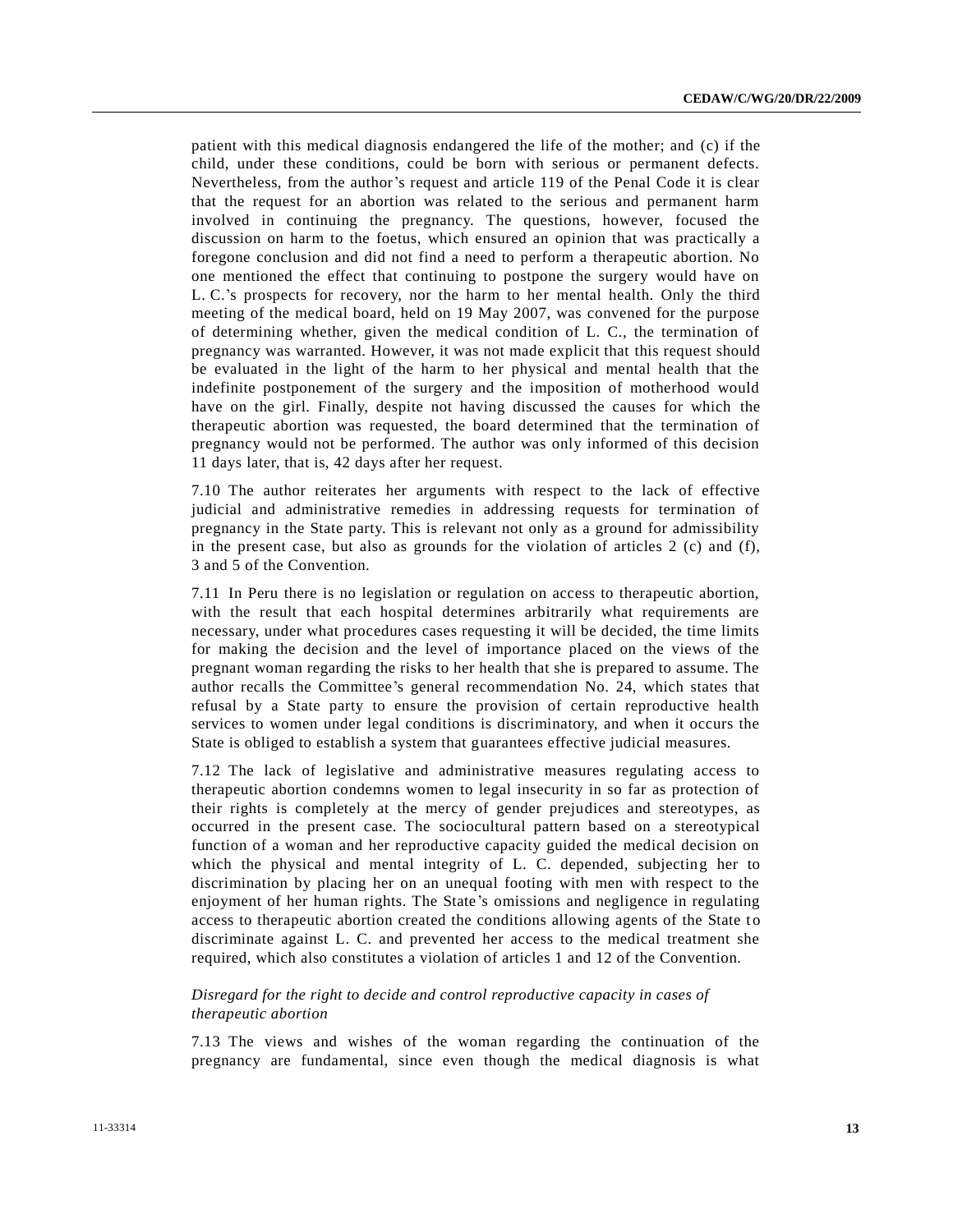provides the technical elements to know whether the pregnancy is in any way incompatible with the health of the pregnant woman, the determination of the gravity of the harm that its continuation could cause has a subjective component that cannot be ignored, and represents the personal level of risk to her health that the woman is prepared to assume. Furthermore, as in any other instance in which the State intervenes in a personal decision, such intervention should be legal and regulated in such a way that, following due process, the person affected has the right to be heard. The contrary situation constitutes a violation of the right of protection from arbitrary interventions in decisions that, in general, are based in the intimacy and autonomy of each human being.

7.14 In the present case, there was illegal and irrational interference in the decision of L. C. to terminate her pregnancy. The lack of regulation surrounding access to therapeutic abortion subjected L. C. to arbitrary action by agents of the State, which constituted a violation of her right to decide freely and responsibly the number of children she wished to have. Such interference therefore is a violation of the State party's obligations under article 16, paragraph 1 (e), of the Convention.

#### *Relevance of the general recommendations issued by the Committee*

7.15 The general recommendations issued by the Committee constitute the authorized interpretation of the Convention and the obligations it imposes on States, and are thus the best tool available to guide them in compliance with it. It is thus natural that, when a communication is submitted regarding violations of the obligations of States parties under the Convention, the standards of compliance used to evaluate the conduct of a State include not only the text of the Convention, but also the developments thereof made by the Committee responsible for its monitoring. For this reason, therefore, the author refers to the general recommendations, since they constitute a criterion for evaluation of compliance of States with the Convention, in this case Peru.

7.16 Based on the foregoing, the author requests the Committee to declare that there has been a violation of the articles of the Convention referred to; that measures to guarantee redress, satisfaction and non-repetition be established; that the State be urged to adopt and implement the necessary legislative, administrative and judicial measures to guarantee the obligation to ensure the right to sexual and reproductive health of women without discrimination; and to hold the agents of the State responsible as appropriate.

7.17 On 31 March 2011, the author transmitted to the Committee a legal opinion prepared by the International Commission of Jurists, a non-governmental organization. It addressed topics relating to the obligations of States parties under the Convention and international human rights law in general to provide an effective remedy and redress, in particular regarding the enjoyment by women, under equal conditions, of the right to life, health and not to be subjected to cruel, inhuman or degrading treatment or punishment. The opinion recalled the jurisprudence of the European Court of Human Rights in the cases *Tysiac v. Poland* and *A. B. and C. v. Ireland*, where the Court concluded that States should establish an effective and accessible procedure permitting access by women to legal abortion. In the absence of such a procedure, the Commission, in its opinion, concluded that the objection of failure to exhaust domestic remedies could not be raised against the author in the present case.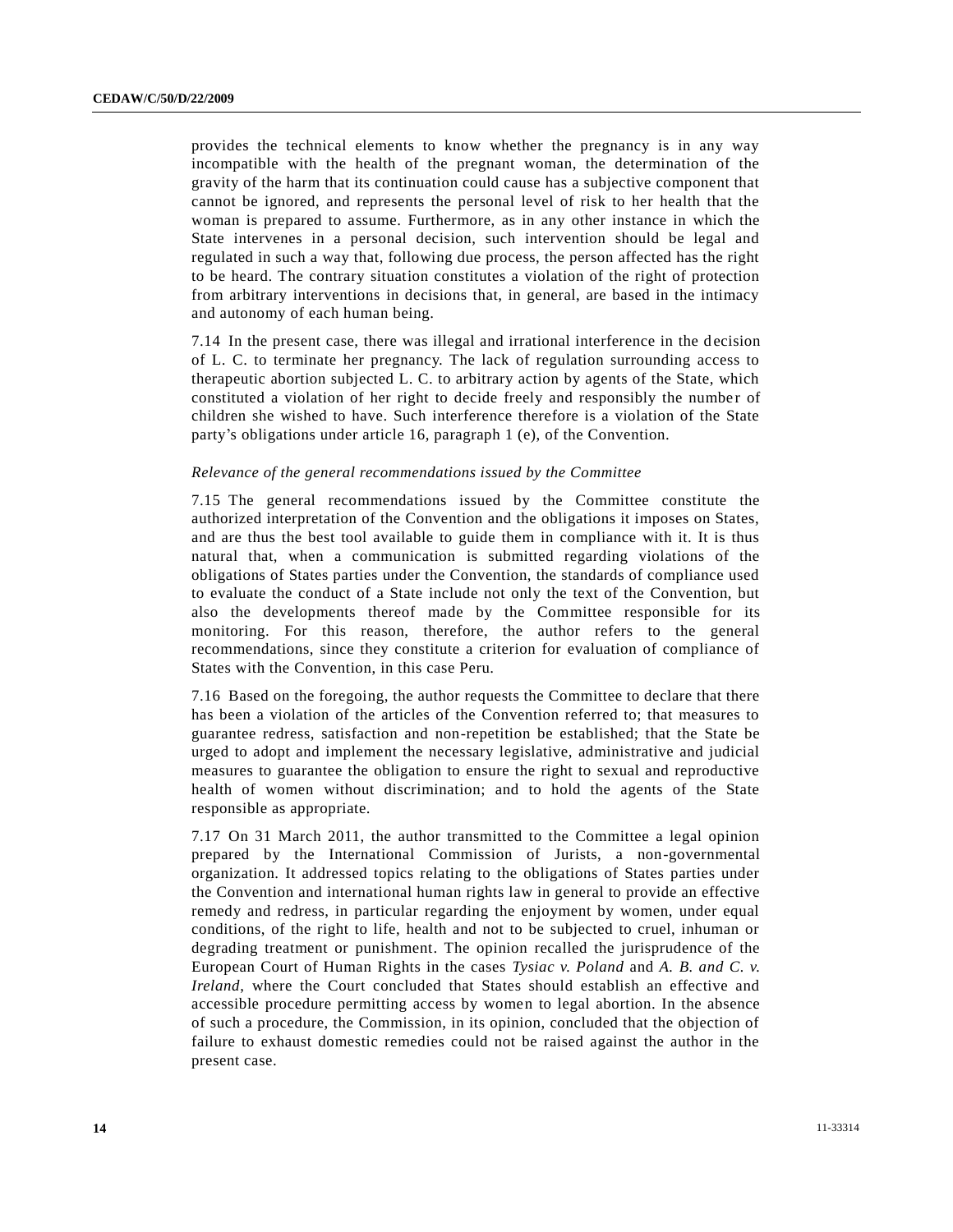#### **Issues and proceedings before the Committee**

#### *Consideration of admissibility*

8.1 The Committee considered the admissibility of the communication, in accordance with articles 64 and 66 of its rules of procedure. In accordance with article 4, paragraph 2, of the Optional Protocol, the Committee was satisfied that the same matter has not been nor is being examined under another procedure of international investigation or settlement.

8.2 The State party maintains that the communication should be considered inadmissible, in accordance with article 4, paragraph 1, of the Optional Protocol, on the grounds of failure to exhaust domestic remedies. It noted in particular that the author had not applied for amparo and expressed disagreement with her view that the time necessary to obtain a decision under that remedy was not in keeping with the need to act with the greatest possible speed required by the situation of L. C. It stated that the case could have been decided at first instance; that in this type of proceeding the decision can be issued at the same hearing or, exceptionally, within the five days following it; and that there are exceptions to the requirement of exhaustion of previous remedies, for example in the event of irreparable harm. The State party also notes that the author could have initiated judicial proceedings to request compensation for damages and harm.

8.3 In response to those arguments, the author states that in the State party there is no administrative or judicial procedure that would have allowed L. C. to enjoy her right to receive the urgent medical care that her condition required. Concerning the application for amparo, there are various procedural problems that undermine the desired speed of this proceeding, for instance, the lack of legal deadlines for the judge to accept the application or to hold the oral hearing; that the system of service of legal documents is defective in the State party; and that there are no precedents of similar cases that were resolved promptly using this recourse. She also states that when L. C. obtained a response from the hospital refusing the termination of pregnancy, 56 days had already gone by since the suicide attempt and that an additional wait to obtain a judicial decision obliging the hospital to perform the termination of pregnancy would have had the result of worsening her clinical condition. The author also rejects the idea that civil action could be considered an adequate remedy.

8.4 The Committee considers that, given the seriousness of L. C.'s condition, the avenues pursued by the author, that is, the proceedings before the hospital authorities, were the appropriate ones under domestic law. The Committee observes the following undisputed facts: that L.C. was hospitalized on 31 March 2007; that surgery was recommended by the Head of the Neurosurgical Department and scheduled to take place on 12 April 2007; that on the scheduled date the operation was cancelled; that on 13 April 2007, the author was informed by the Head of the Neurosurgical Department that L.C. could not be operated on account of her pregnancy; and that on 18 April 2007, the author addressed a written request to the medical authorities requesting the termination of the pregnancy. The medical board of the hospital decided on the request only on 30 May 2007.On 7 June 2007, based on the report of the Medical College of Peru dated 7 May 2007 stating that there was a grave risk to L.C.'s health if the pregnancy continued, the author submitted to the hospital authorities an appeal for reconsideration of their decision. This request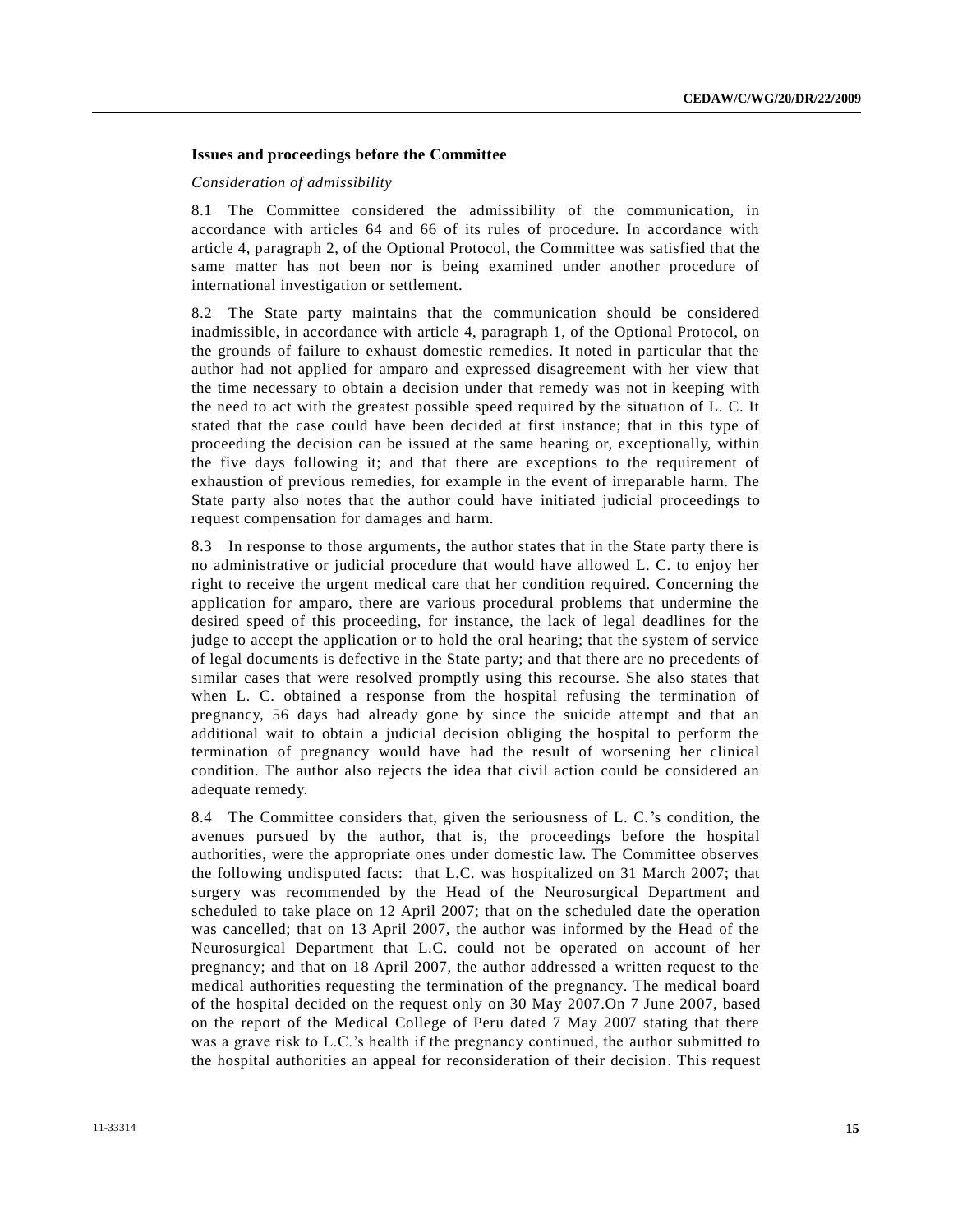was decided only on 27 June 2007, after L.C. miscarried on 16 June 2007. The decision indicated that it was not subject to appeal. The Committee considers that this procedure was too long and unsatisfactory. Furthermore, the Committee does not find it reasonable to require that, in addition to the lengthy procedure before the medical authorities, the author should have gone to court to initiate a proceeding of an unpredictable duration. The unpredictability can be seen not only in the vagueness of the law itself regarding the deadlines established for amparo, but also by the fact that its speed cannot be demonstrated based on judicial precedent, as evident from the information provided by the parties.  $11$  The Committee considers that no appropriate legal procedure was available to the victim which would have allowed her access to a preventive, independent and enforceable decision. Consequently, the Committee concludes that the exception to the exhaustion of domestic remedies provided in article 4, paragraph 1, of the Optional Protocol, regarding the improbability that *amparo* would offer effective relief to the victim, is applicable in this case. In a similar manner, the Committee considers that civil action for compensation for damages and harm is also not a recourse that would offer the author an effective remedy, since in no case would it have been able to prevent or redress the irreparable harm to the health of L. C.

8.5 There being no other obstacles to admissibility, the Committee finds the communication admissible and shall proceed to consider it on the merits.

#### *Consideration on the merits*

8.6 The Committee has considered the present communication in the light of all the information made available by the parties, in accordance with article 7, paragraph 1, of the Optional Protocol.

8.7 The Committee recalls that L.C. became pregnant at the age of 13 years as a result of repeated sexual abuse and thereafter attempted suicide in the State party, where abortion on the grounds of rape or sexual abuse is not legally available. The Committee must decide if the refusal by the hospital to perform a therapeutic abortion on L. C. as provided under article 119 of the Penal Code, and if the delayed scheduling of her operation on the spine gave rise to a violation of her rights under the Convention. The author invokes in particular articles 1, 2 (c) and (f), 3, 5, 12 and 16, paragraph 1(e) of the Convention.

8.8 The Committee takes note of the State party's observation that the reason for the delay in the spinal surgery was not the pregnancy, but the existence of an infection in the area where the surgical incision should be made, as can be seen from the evaluation reports issued by the three meetings of the medical board, the first of which was held on 24 April 2007. However, the Committee also notes the author's assertion that the operation was initially scheduled for 12 April 2007, that the following day she was informed that the reason for the postponement was prevention of harm to the foetus and that the presence of an infection was noted for the first time only on 23 April 2007. The Committee considers that the State party has not disproved the author's allegations, therefore it starts from the assumption that there is a direct relationship between the withdrawal of the surgery, whose necessity cannot be questioned, and L. C.'s pregnancy.

<sup>11</sup> See paragraph 5.3 above.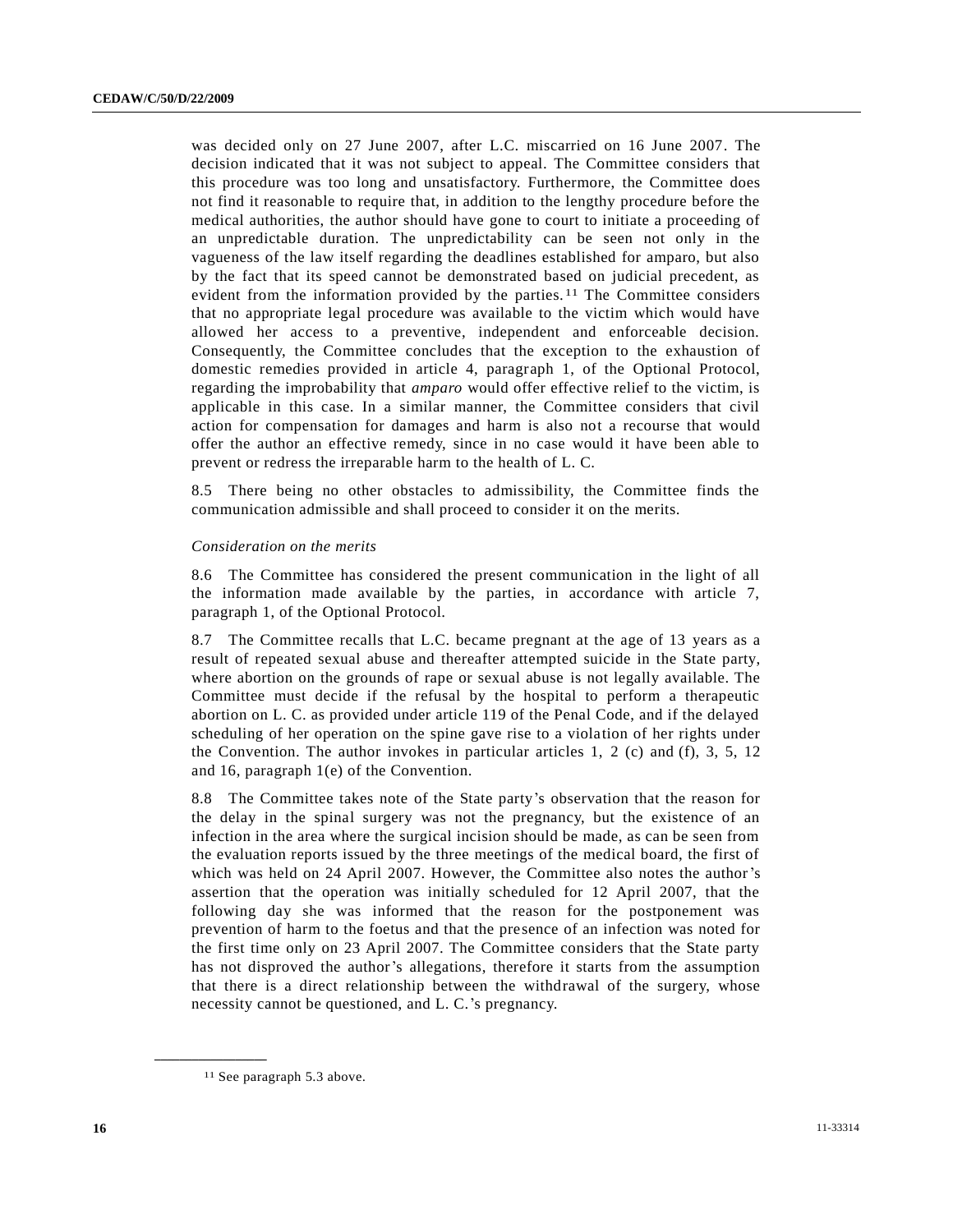8.9 The Committee will consider whether the facts, as established, constitute a violation of the rights of L. C. under articles 1, 2 (c) and  $(f)$ , 3, 5, 12 and 16, paragraph 1(e) of the Convention.

8.10 The author alleges that the facts constitute a violation of article 12 because the continuation of the pregnancy represented a threat to the physical and mental health of L. C. She also alleges a violation of article 5 because timely access to necessary medical treatment was made conditional on carrying to term an unwanted pregnancy, which fulfils the stereotype of placing L. C.'s reproductive function above her right to health, life and a life of dignity. Article 16, paragraph 1(e) was also allegedly violated because she was deprived of her right to decide on the desired number of children.

8.11 The Committee recalls the obligation of the State party under article 12, to take all appropriate measures to eliminate discrimination against women in the field of health care in order to ensure, on a basis of equality of men and women, access to health care services, including those related to family planning. It also recalls its general recommendation No. 24, which, as an authoritative interpretation tool in relation to article 12, states that "it is discriminatory for a State party to refuse to legally provide for the performance of certain reproductive health services for women" (para. 11). The recommendation also states that: "the duty of State parties to ensure, on a basis of equality between men and women, access to health-care services, information and education implies an obligation to respect, protect and fulfil women's rights to health care. States parties have the responsibility to ensure that legislation and executive action and policy comply with these three obligations. They must also put in place a system which ensures effective judicial action. Failure to do so will constitute a violation of article 12." (para. 13).

8.12 The Committee observes that the day after her admission to the hospital L. C. was diagnosed as risking permanent disability and a deterioration of cutaneous integrity due to physical immobility. Accordingly, the doctors scheduled surgery on her spine for 12 April 2007. On that date the author was informed by the hospital authorities that the surgery would be postponed, and the next day she was informed orally that the reason was potential harm to the foetus. Up to 12 April 2007, the hospital did not report that L.C. was suffering from infection, nor any other circumstance that would have prevented the surgery. Over the following days, the medical condition of L. C. worsened and her cutaneous integrity, mobility and anxiety state deteriorated, until the presence of an ulcer with infected skin was noted in the medical report of 23 April 2007. From the information contained in the file it is unquestionable that the surgery was necessary; that it should have been performed as early as possible as demonstrated by the fact that initially it had been scheduled for a few days after L. C.'s admission to the hospital; that after 12 April 2007 complications arose in L. C.'s medical condition that caused postponement of the operation, which was not done until 11 July 2007; and that the doctors considered the pregnancy to be "high risk, leading to elevated maternal morbidity".

8.13 The Committee notes that the Peruvian Health Act No. 26842 of 9 July 1997 repealed the procedure for therapeutic abortion and created a legal vacuum, since it does not provide for any procedure to request the therapeutic abortion allowed under article 119 of the Penal Code.

8.14 The Committee further notes that the reports of the medical board provided by the State party did not discuss the possible effects that the continuation of the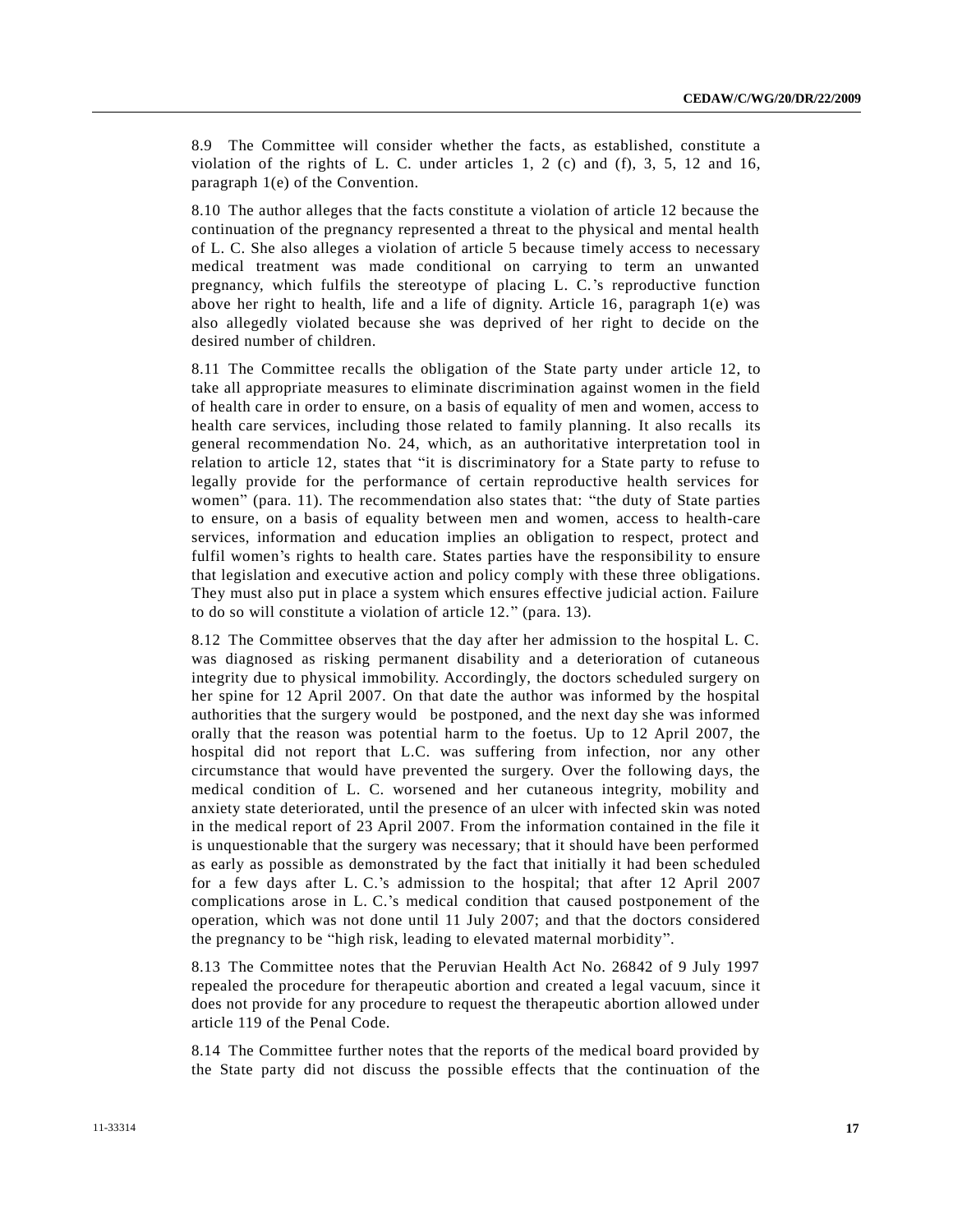pregnancy would have on the physical and mental health of the patient, despite the fact that, on the dates on which they were issued, the author's request for a therapeutic abortion under article 119 of the Penal Code was pending. Under this provision, therapeutic abortion is allowed to avoid serious and permanent harm to the health of the mother. Furthermore, the refusal to terminate the pregnancy by the doctors at the hospital contrasted with the opinion of the Medical College, which, on 7 May 2007, concluded that there were sufficient reasons to state that continuing the pregnancy would put the girl's physical and mental health at serious risk, and therefore a therapeutic abortion was justified. The Committee further notes that the medical board of the hospital denied the termination of pregnancy because it considered that the life of L.C. was not in danger, but did not address the damage to her health, including her mental health, a right which is protected under the Peruvian Constitution.

8.15 In view of the foregoing, the Committee considers that, owing to her condition as a pregnant woman, L. C. did not have access to an effective and accessible procedure allowing her to establish her entitlement to the medical services that her physical and mental condition required. Those services included both the spinal surgery and the therapeutic abortion. This is even more serious considering that she was a minor and a victim of sexual abuse, as a result of which she attempted suicide. The suicide attempt is a demonstration of the amount of mental suffering she had experienced. The Committee therefore considers that the facts as described constitute a violation of the rights of L. C. under article 12 of the Convention. The Committee also considers that the facts reveal a violation of article 5 of the Convention, as the decision to postpone the surgery due to the pregnancy was influenced by the stereotype that protection of the foetus should prevail over the health of the mother. Having reached this conclusion, the Committee does not consider it necessary to rule on the possible violation of article 16, paragraph 1 (e) of the Convention.

8.16 With regard to the allegations concerning the possible violation of articles 2 (c) and (f), the Committee recalls its jurisprudence, under which, although it recognizes that the Convention does not expressly refer to the right to a remedy, it considers that this right is implicit, in particular in article 2 (c), whereby States parties undertake to "establish legal protection of the rights of women on an equal basis with men and to ensure through competent national tribunals and other public institutions the effective protection of women against any act of discrimination". 12 Furthermore, under article  $2(f)$ , and in conjunction with article 3, the State party is obliged to take all appropriate measures, including legislation, to modify or abolish existing laws which constitute discrimination against women. The Committee observes that the hospital medical board delayed taking a decision on the request for an abortion submitted by the author for 42 days and the hospital director waited 20 days longer to respond to the request for reconsideration. Furthermore, as indicated earlier, the remedy of *amparo* did not constitute an effective legal remedy to protect the author's right to appropriate medical care. The Committee also notes the author's allegations concerning the absence of laws and regulations in the State party governing access to therapeutic abortion, resulting in a situation where each hospital determines arbitrarily, inter alia, what requirements are necessary, the procedure to be followed, the time frame for a decision and the importance to be

<sup>12</sup> See Communication No. 18/2008, *Vertido v. Philippines*, Views of 16 July 2010, para. 8.3.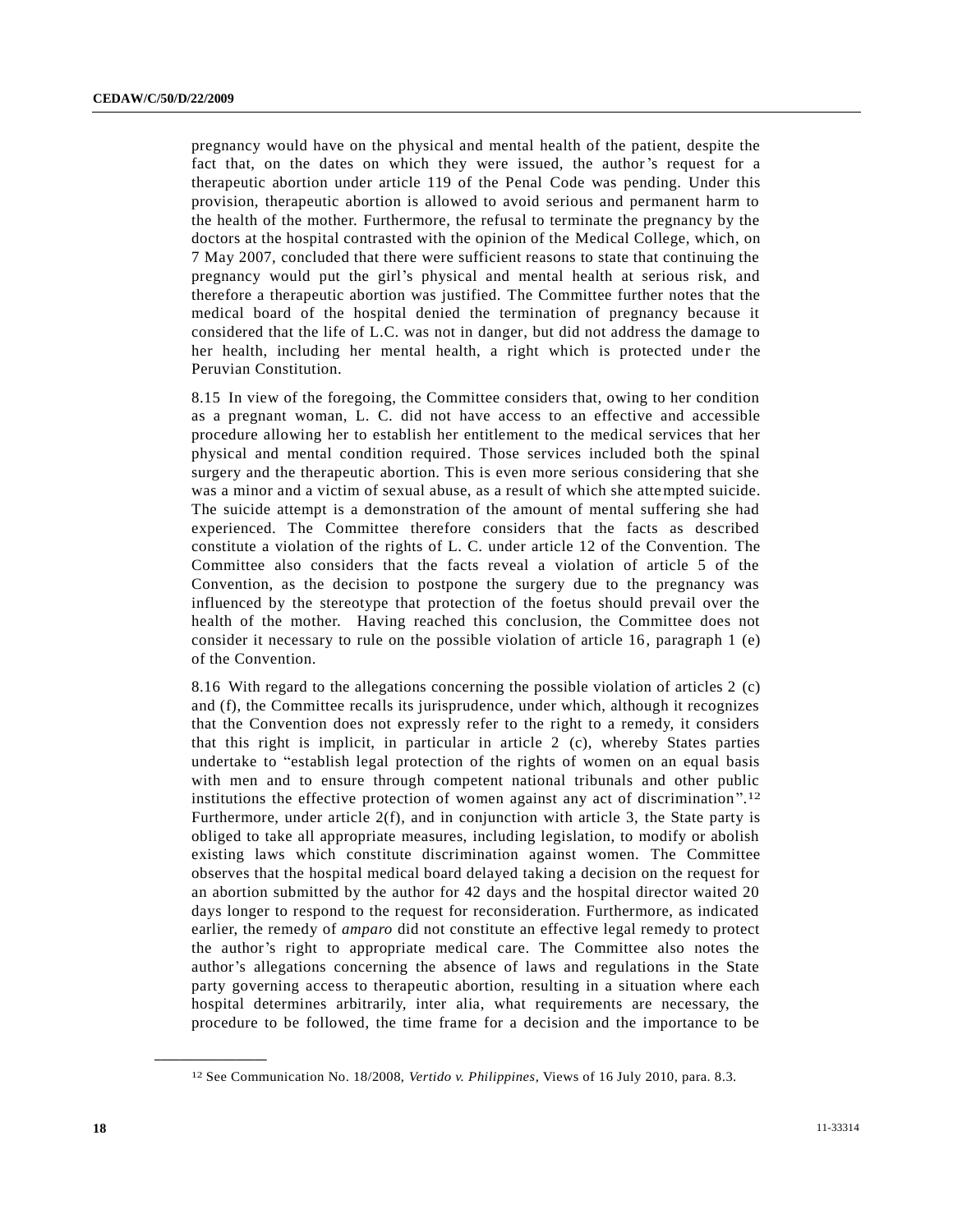placed on the views of the mother. These allegations have not been disproved by the State party.

8.17 The Committee considers that, since the State party has legalized therapeutic abortion, it must establish an appropriate legal framework that allows women to exercise their right to it under conditions that guarantee the necessary legal security, both for those who have recourse to abortion and for the health professionals that must perform it. It is essential for this legal framework to include a mechanism for rapid decision-making, with a view to limiting to the extent possible risks to the health of the pregnant mother, that her opinion be taken into account, that the decision be well-founded and that there is a right to appeal. 13 In the present case the Committee considers that L. C. could not benefit from a procedure for requesting a therapeutic abortion that met these criteria. In the light of the information contained in the file, the Committee believes, in particular, that the delay by the hospital authorities in deciding on the request had detrimental effects on her physical and mental health. Consequently, the Committee considers that an effective remedy was not available to L. C. and that the facts described give rise to a violation of article 2 (c) and (f) of the Convention.

8.18 The Committee notes that the failure of the State party to protect women's reproductive rights and establish legislation to recognize abortion on the grounds of sexual abuse and rape are facts that contributed to L.C.'s situation. The Committee also notes that the State party bears responsibility for the failure to recognize the risk of permanent disability of L.C. coupled with her pregnancy as a serious physical and mental health risk, and to provide her with appropriate medical services, namely a timely spinal surgery and a therapeutic abortion allowed in such cases under the Penal Code. L.C. has suffered considerable physical and mental pain. Her family has also suffered both moral and material damages. After she miscarried on  $16<sup>th</sup>$  June 2007, she had the spinal surgery on  $11<sup>th</sup>$  July 2007, almost three and a half months after the Head of the Neurosurgery Department had recommended emergency surgery. Although the medical reports noted that she needed intensive physical therapy and rehabilitation after the surgery, L.C. was only provided with the necessary physical rehabilitation and psychological/psychiatric help, several months after the surgery, namely as from 10 December 2007. After spending two months in the National Rehabilitation Institute, due to lack of financial means, L.C. had to abandon the treatment. The Committee notes that L.C, a young girl of 16 (at the time of submission of the communication) is paralyzed from the neck down save for some partial movement in her hands. She is in a wheelchair and needs constant care. She cannot pursue her education and her family is also living in precarious conditions. Her mother (the author) who has to provide L.C. with constant care, cannot work. The cost of medicines and equipment required by L.C. has also placed a heavy undue financial burden on the family.

9. Acting under the provisions of article 7, paragraph 3, of the Optional Protocol, the Committee considers that the State party has not complied with its obligations and has therefore violated the rights of L. C. established in articles 2 (c) and (f), 3, 5 and

<sup>13</sup> Along those lines, see the judgment of the European Court of Human Rights in the case *Tysiac v. Poland*, paras. 116 to 118.